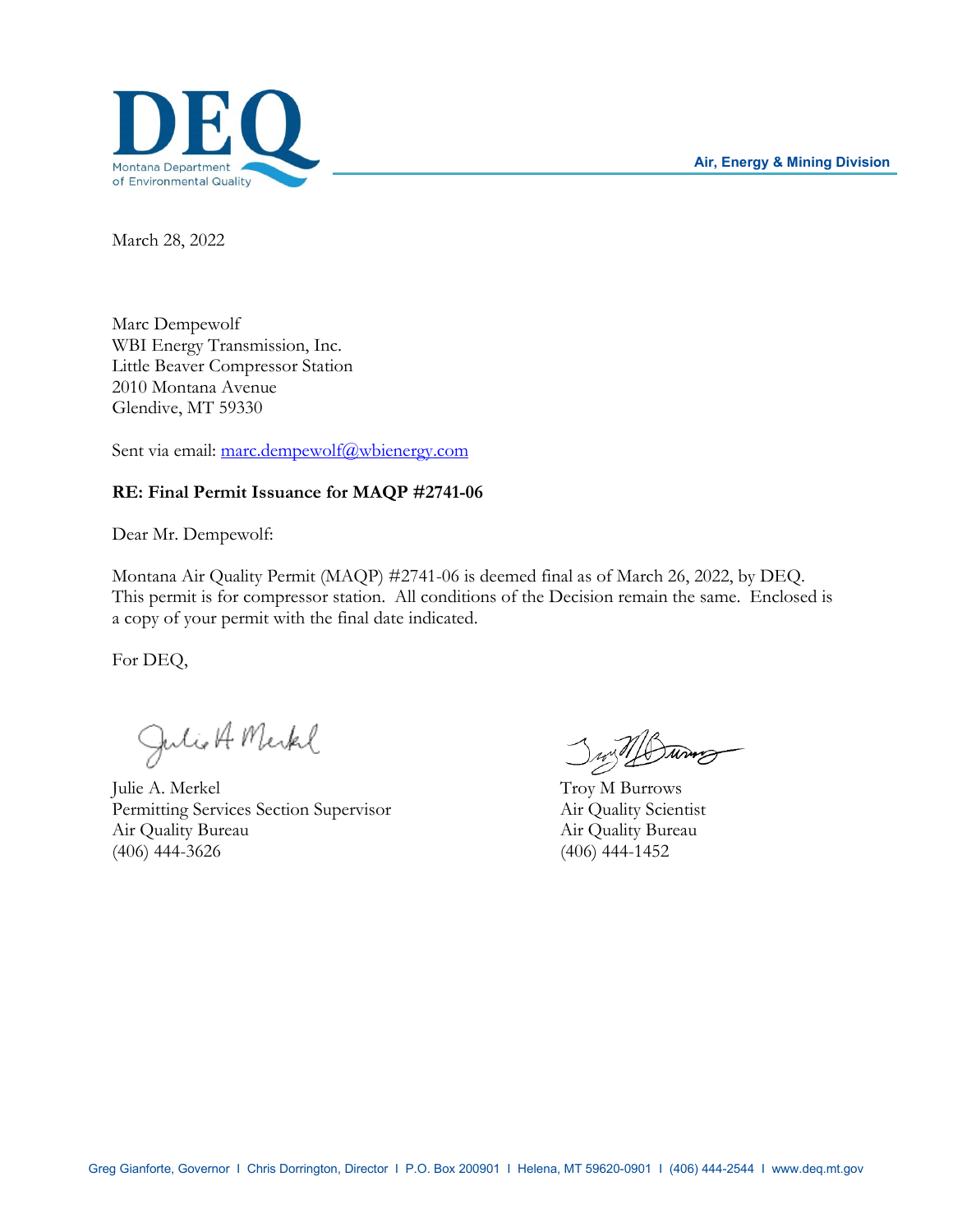# **Montana Department of Environmental Quality Air, Energy & Mining Division Air Quality Bureau**

# Montana Air Quality Permit #2741-06

u

THE STAY

WBI Energy Transmission, Inc. Little Beaver Compressor Station 2010 Montana Avenue Glendive, MT 59330

March 26, 2022

 $\frac{1}{2}$ a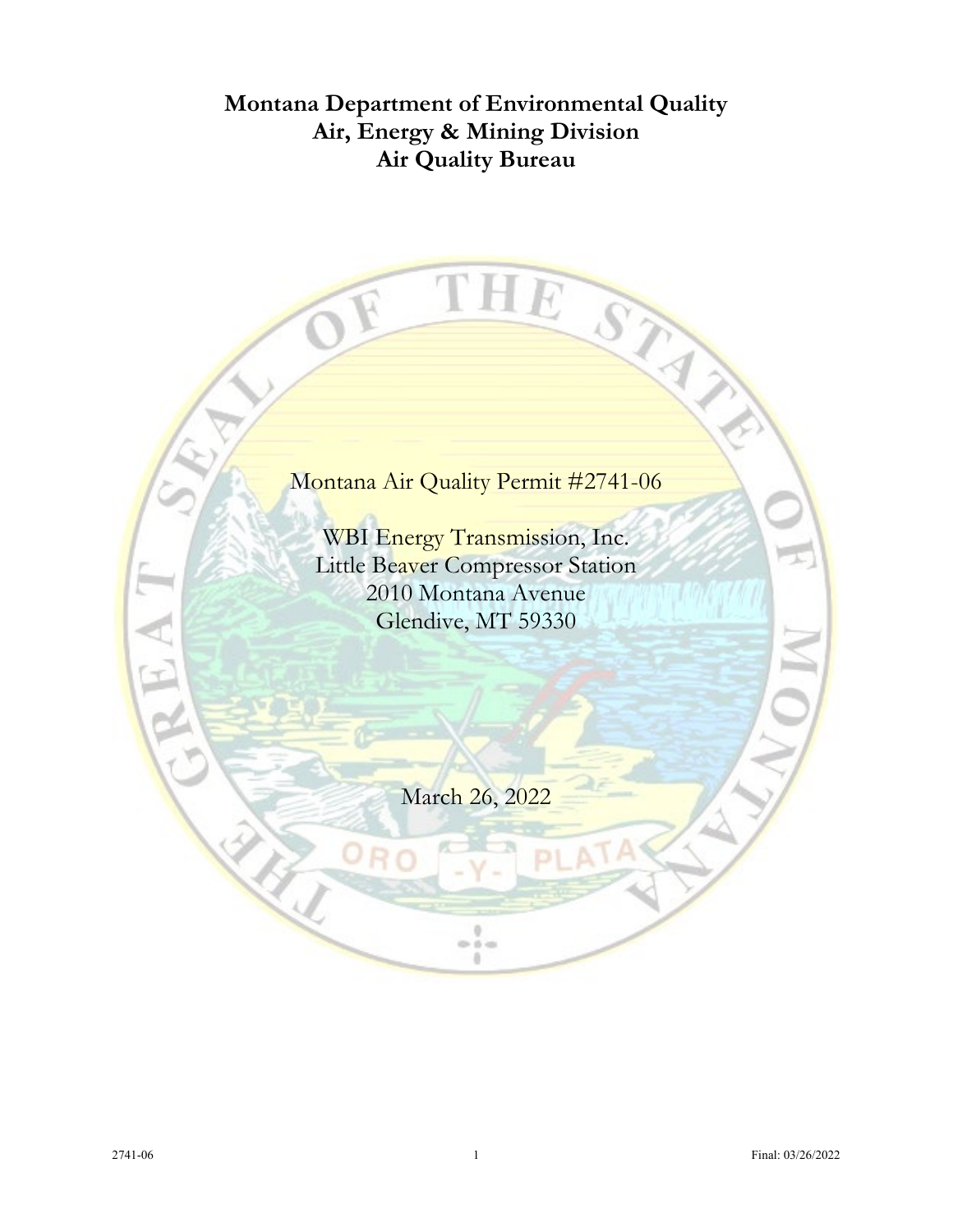# MONTANA AIR QUALITY PERMIT

Issued To: WBI Energy Transmission, Inc. MAQP: #2741-06 2010 Montana Avenue Request Received: 2/18/2022

Little Beaver Compressor Station Administrative Amendment (AA) Glendive, Montana 59330 Department Decision on AA: 3/10/2022 Permit Final: 3/26/2022 AFS #: 025-0002

A Montana Air Quality Permit (MAQP), with conditions, is hereby granted to WBI Energy Transmission, Inc. (WBI), pursuant to Sections 75-2-204 and 211 of the Montana Code Annotated (MCA), as amended, and the Administrative Rules of Montana (ARM) 17.8.740, *et seq*., as amended for the following:

#### SECTION I: Permitted Facilities

A. Plant Location

WBI owns and operates a natural gas compressor station and associated equipment located in the Northeast ¼ of Section 19, Township 4 North, Range 62 East in Fallon County, Montana. The facility is known as the Little Beaver Compressor Station. A complete list of the permitted equipment is contained in Section I.A of the Permit Analysis.

B. Current Permit Action

On February 18, 2022, the Department of Environmental Quality-Air Quality Bureau (DEQ) received a request to remove Source #13 Tri-ethylene glycol Dehydration Unit from the permit. The current permit action is an administrative amendment pursuant to ARM 17.8.764 that removes the source as requested.

#### SECTION II: Conditions and Limitations

#### A. Emission Limitations:

- 1. WBI shall install, operate and properly maintain a non-selective catalytic reduction (NSCR) unit and an air/fuel ratio (AFR) controller on the 880 horsepower (hp) Ingersoll Rand compressor engine (Unit #09). Oxides of Nitrogen  $(NO<sub>x</sub><sup>1</sup>)$  $(NO<sub>x</sub><sup>1</sup>)$  $(NO<sub>x</sub><sup>1</sup>)$  emissions from the engine shall not exceed 5.82 pound per hour (lb/hr) (ARM 17.8.749).
- 2. WBI shall not operate more than one 1,100-hp natural gas compressor engine (Unit #10) at any given time (ARM 17.8.749).
- 3. The 1,100-hp natural gas compressor engine shall be a lean burn engine operated with an AFR controller. The engine speed shall not exceed 900 revolutions per minute (rpm) of continuous duty operation. Emissions from the engine shall not exceed the following lb/hr limits (ARM 17.8.752):

<span id="page-2-0"></span>

| NO <sub>x</sub> <sup>1</sup>     | $4.85$ lb/hr |
|----------------------------------|--------------|
| Carbon Monoxide (CO)             | $7.28$ lb/hr |
| Volatile Organic Compounds (VOC) | $2.43$ lb/hr |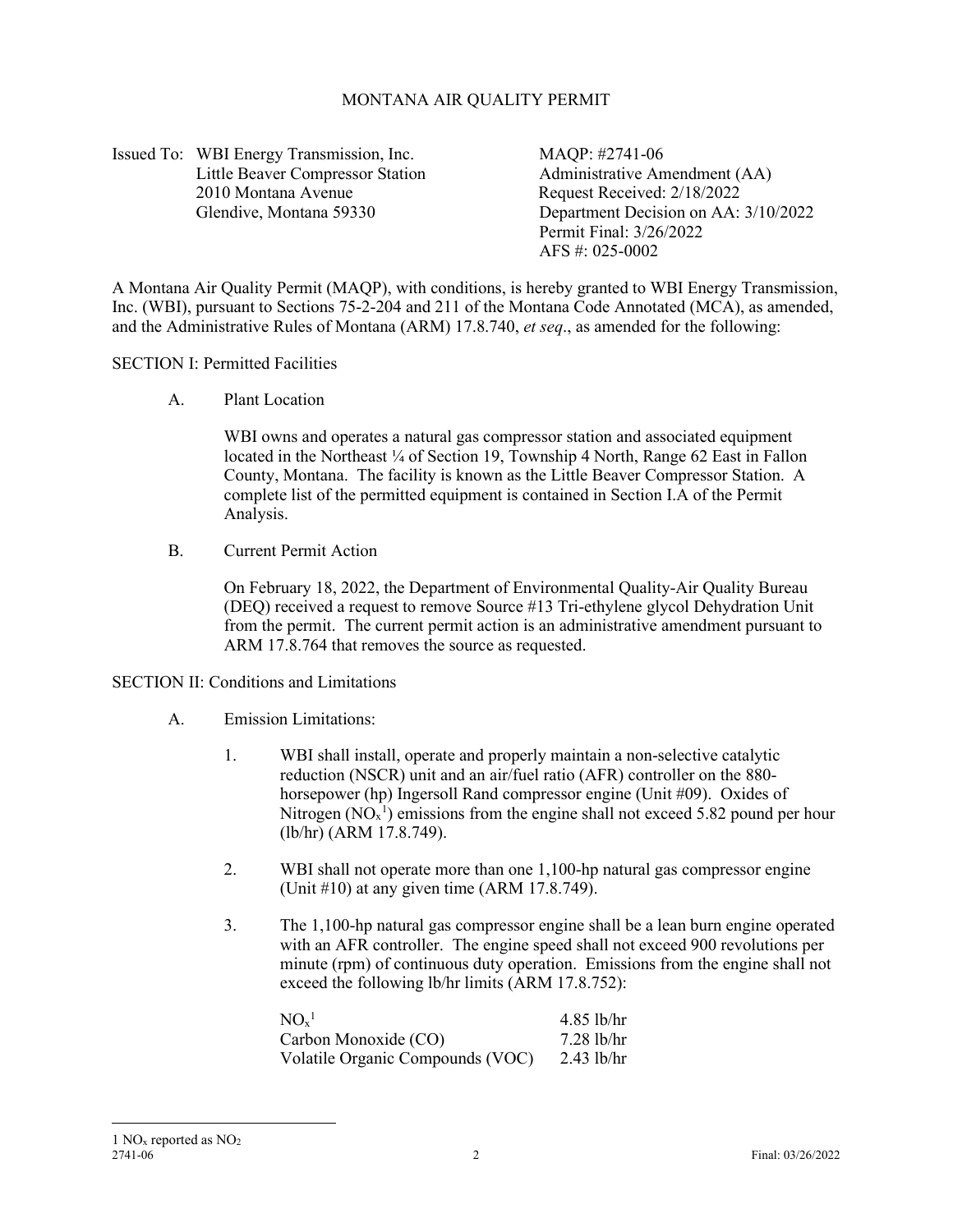- 4. WBI shall not operate more than one 1,680-hp natural gas compressor engine (Unit #15) at any given time (ARM 17.8.749).
- <span id="page-3-1"></span>5. Emissions from the 1,680-hp natural gas compressor engine (Unit #15) shall be controlled by an NSCR unit and an AFR controller. Emissions from the engine shall not exceed the following limits:

 $\rm NO_x^{-1}$  3.70 lb/hr (ARM 17.8.752) CO 4.44 lb/hr (ARM 17.8.749) VOC 1.85 lb/hr (ARM 17.8.752)

6. WBI shall maintain the minimum stack heights of each compressor engine and the generator engine to correspond with the following heights (ARM 17.8.749):

|          | <b>Stack Height</b>       |
|----------|---------------------------|
| Source # | (feet above ground level) |
| 08       | 35                        |
| 09       | 30                        |
| 10       | 30                        |
|          | 30                        |
|          | າາ                        |

- 7. WBI shall operate all equipment to provide the maximum air pollution control for which it was designed (ARM 17.8.752).
- 8. WBI shall not cause or authorize emissions to be discharged into the outdoor atmosphere from any sources installed after November 23, 1968, that exhibit an opacity of 20% or greater averaged over 6 consecutive minutes (ARM 17.8.304).
- 9. WBI shall not cause or authorize emissions to be discharged into the outdoor atmosphere from any sources installed on or before November 23, 1968, that exhibit an opacity of 40% or greater averaged over 6 consecutive minutes (ARM 17.8.304).
- <span id="page-3-0"></span>10. WBI shall not cause or authorize emissions to be discharged into the atmosphere from haul roads, access roads, parking lots, or the general plant property without taking reasonable precautions to control emissions of airborne particulate matter (ARM 17.8.308).
- 11. WBI shall treat all unpaved portions of the access roads, parking lots, and general plant area with water and/or chemical dust suppressant as necessary to maintain compliance with the reasonable precautions limitation in Section II.A[.10](#page-3-0) (ARM 17.8.749).
- 12. WBI shall operate the 1,000 gallon unleaded gasoline tank with a permanent submerged fill pipe or another vapor loss control device (ARM 17.8.324(3)).
- B. Testing Requirements
	- 1. The 1,680-hp natural gas compressor engine shall be initially tested for  $NO_x$  and CO, concurrently, to demonstrate compliance with the emission limits in Section II.A[.5.](#page-3-1) The testing shall be conducted within 180 days of the initial start up date of the respective compressor engine. Further testing shall continue on an every 4-year basis, or according to another testing/monitoring schedule as may be approved by DEQ (ARM 17.8.105 and ARM 17.8.749).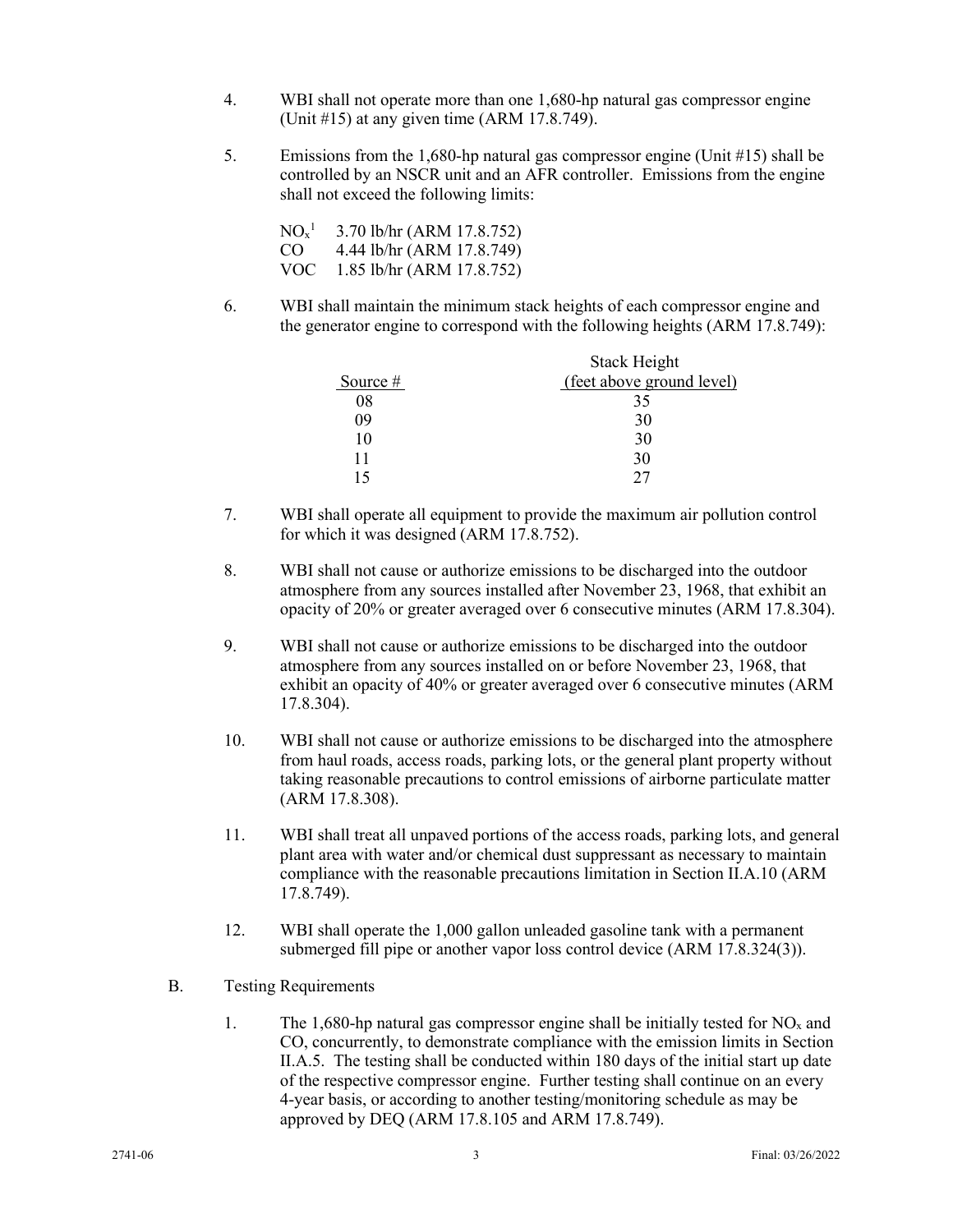- 2. All compliance source tests shall be conducted in accordance with the Montana Source Test Protocol and Procedures Manual (ARM 17.8.106).
- 3. DEQ may require further testing (ARM 17.8.105).
- C. Operational Reporting Requirements
	- 1. WBI shall supply DEQ with annual production information for all emission points, as required by DEQ in the annual emission inventory request. The request will include, but is not limited to, all sources of emissions identified in the emission inventory contained in the permit analysis.

Production information shall be gathered on a calendar-year basis and be submitted to DEQ by the date required in the emission inventory request. Information shall be in the units required by DEQ. This information may be used to calculate operating fees, based on actual emissions from the facility, and/or to verify compliance with permit limitations (ARM 17.8.505).

- 2. WBI shall notify DEQ of any construction or improvement project conducted pursuant to ARM 17.8.745, that would include *the addition of a new emissions unit*, a change in control equipment, stack height, stack diameter, stack flow, stack gas temperature, source location, or fuel specifications, or would result in an increase in source capacity above its permitted operation. The notice must be submitted to DEQ, in writing, 10 days prior to start up or use of the proposed de minimis change, or as soon as reasonably practicable in the event of an unanticipated circumstance causing the de minimis change, and must include the information requested in ARM 17.8.745(1)(d) (ARM 17.8.745).
- 3. All records compiled in accordance with this permit must be maintained by WBI as a permanent business record for at least 5 years following the date of the measurement, must be available at the plant site for inspection by DEQ, and must be submitted to DEQ upon request (ARM 17.8.749).

## SECTION III: General Conditions

- A. Inspection WBI shall allow DEQ's representatives access to the source at all reasonable times for the purpose of making inspections, surveys, collecting samples, obtaining data, auditing any monitoring equipment (continuous emissions monitoring system (CEMS) or continuous emissions rate monitoring system (CERMS)) or observing any monitoring or testing, and otherwise conducting all necessary functions related to this permit.
- B. Waiver The permit and the terms, conditions, and matters stated herein shall be deemed accepted if WBI fails to appeal as indicated below.
- C. Compliance with Statutes and Regulations Nothing in this permit shall be construed as relieving WBI of the responsibility for complying with any applicable federal or Montana statute, rule, or standard, except as specifically provided in ARM 17.8.740, *et seq*. (ARM 17.8.756).
- D. Enforcement Violations of limitations, conditions and requirements contained herein may constitute grounds for permit revocation, penalties or other enforcement as specified in Section 75-2-401, *et seq*., MCA.
- E. Appeals Any person or persons jointly or severally adversely affected by DEQ's decision may request, within 15 days after DEQ renders its decision, upon affidavit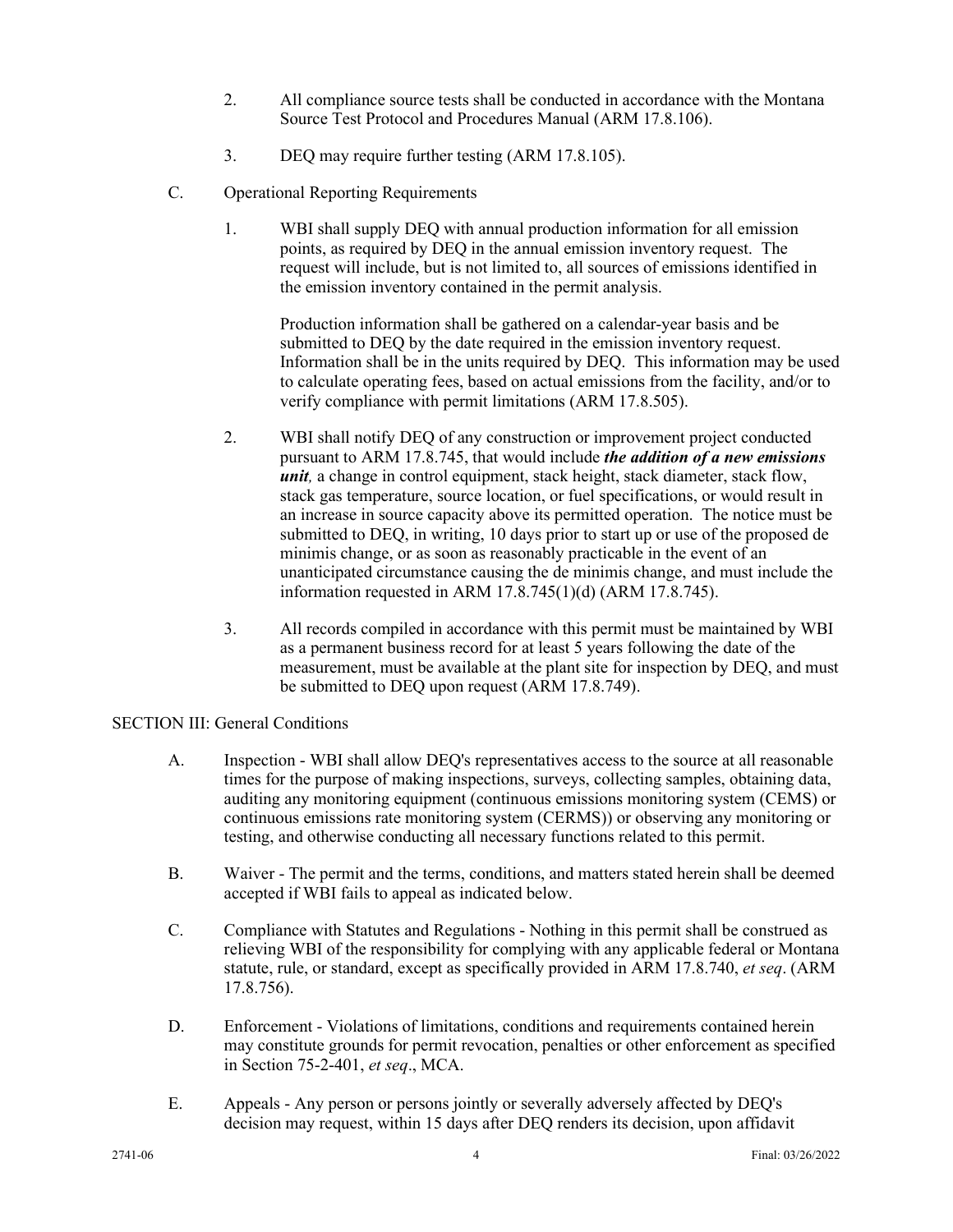setting forth the grounds therefore, a hearing before the Board of Environmental Review (Board). A hearing shall be held under the provisions of the Montana Administrative Procedures Act. The filing of a request for a hearing does not stay DEQ's decision, unless the Board issues a stay upon receipt of a petition and a finding that a stay is appropriate under Section 75-2-211(11)(b), MCA. The issuance of a stay on a permit by the Board postpones the effective date of DEQ's decision until conclusion of the hearing and issuance of a final decision by the Board. If a stay is not issued by the Board, DEQ's decision on the application is final 16 days after DEQ's decision is made.

- F. Permit Inspection As required by ARM 17.8.755, Inspection of Permit, a copy of the air quality permit shall be made available for inspection by DEQ at the location of the source.
- G. Permit Fee Pursuant to Section 75-2-220, MCA, failure to pay the annual operation fee by WBI may be grounds for revocation of this permit, as required by that section and rules adopted thereunder by the Board.
- H. Duration of Permit Construction or installation must begin or contractual obligations entered into that would constitute substantial loss within 3 years of permit issuance and proceed with due diligence until the project is complete or the permit shall expire (ARM 17.8.762).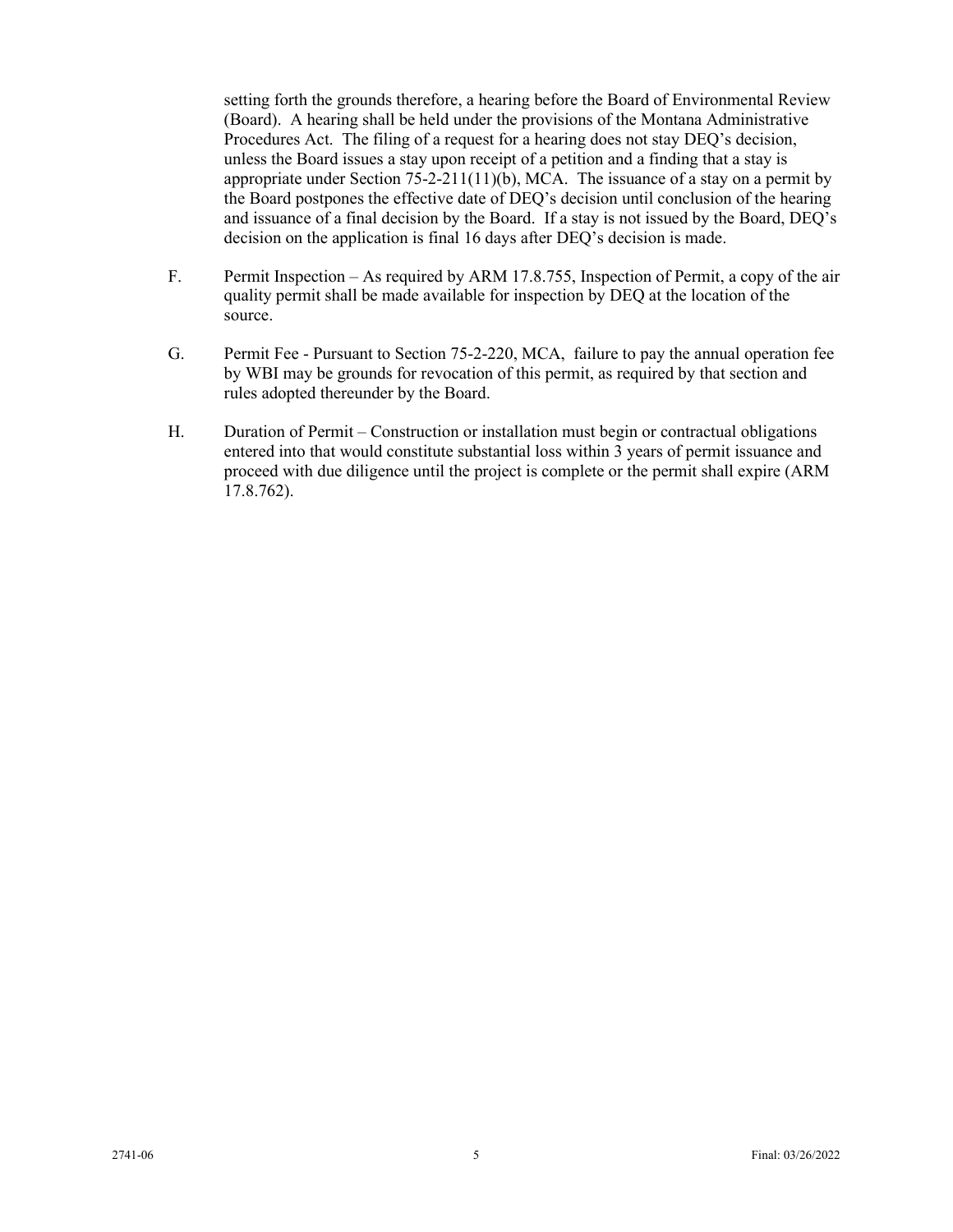# Montana Air Quality Permit (MAQP) Analysis WBI Energy Transmission, Inc. Little Beaver Compressor Station MAQP #2741-06

### I. Introduction/Process Description

A. Permitted Equipment

WBI Energy Transmission, Inc. (WBI) owns and operates a natural gas compressor station and associated equipment located in the Northeast  $\frac{1}{4}$  of Section 19, Township 4 North, Range 62 East in Fallon County, Montana. The facility is known as the Little Beaver Compressor Station and is located in a remote area, approximately 20 miles southeast of Baker and one mile from the Montana/North Dakota border. The facility includes, but is not limited to, the following:

| Source #                                                                                      | <b>Make</b>                                                                   | <b>Model</b> | <b>Size/Description</b>               |
|-----------------------------------------------------------------------------------------------|-------------------------------------------------------------------------------|--------------|---------------------------------------|
| 08                                                                                            | Ingersoll Rand                                                                | 8SVG         | 400-horsepower (hp) Compressor Engine |
| 09                                                                                            | Ingersoll Rand                                                                | 48KVG        | 880-hp Compressor Engine              |
| 10                                                                                            | Superior                                                                      | 8GTLE        | 1,100-hp Compressor Engine            |
| 11                                                                                            | Waukesha                                                                      | WAK-6        | 190-hp Generator Engine               |
| 12                                                                                            | Miscellaneous Natural Gas Fired Heaters and Boilers                           |              |                                       |
| Miscellaneous Volatile Organic Compound (VOC) Sources (tanks,<br>14<br>valves, flanges, etc.) |                                                                               |              |                                       |
| 15                                                                                            | Waukesha<br>$\mathbf{r}$ . The $\mathbf{r}$ and $\mathbf{r}$ and $\mathbf{r}$ | 7044 GSI     | 1,680-hp Compressor Engine            |

\* There are no flares at the Little Beaver Compressor Station

#### B. Source Description

The Little Beaver Compressor Station has one primary purpose. This is to gather natural gas from natural gas fields in the area and to compress the field gas up to the required pressure in the natural gas transmission system. Natural gas from the Little Beaver Compressor Station is transported via pipeline to a WBI facility at Belle Fourche, South Dakota. The Little Beaver Compressor Station moves an average of 45-million standard cubic feet per day (MMScf/day) of natural gas during the winter months. The volume of gas moved during the summer months is considerably lower.

## C. Permit History

Williston Basin Interstate Pipeline Company's (WBI's) predecessor, the Montana Dakota Utility Company (MDU), constructed the Little Beaver Compressor Station in 1936. The original facility was comprised of five 190-hp Ingersoll Rand compressor engines. Two 300-hp Ingersoll Rand compressor engines were added to the facility in 1939. In 1952 the 190-hp Waukesha generator engine was installed at the facility. The 440-hp Ingersoll Rand compressor engine was added in 1954 and the 880-hp Ingersoll Rand compressor engine was added in 1962. WBI was issued **MAQP** #**2741-00** in 1992, which allowed WBI to install the dehydration unit.

On February 1, 1997, WBI was issued MAQP #2741-01. This permit action allowed the installation and operation of an 1,100-hp compressor engine (Source #10). WBI was required to install a Non Selective Catalytic Reduction (NSCR) unit and an Air/Fuel ratio (AFR) controller on the existing 880-hp Ingersoll-Rand compressor engine (Source  $\#09$ ) in order to offset emissions from the new engine. In addition, minimum stack height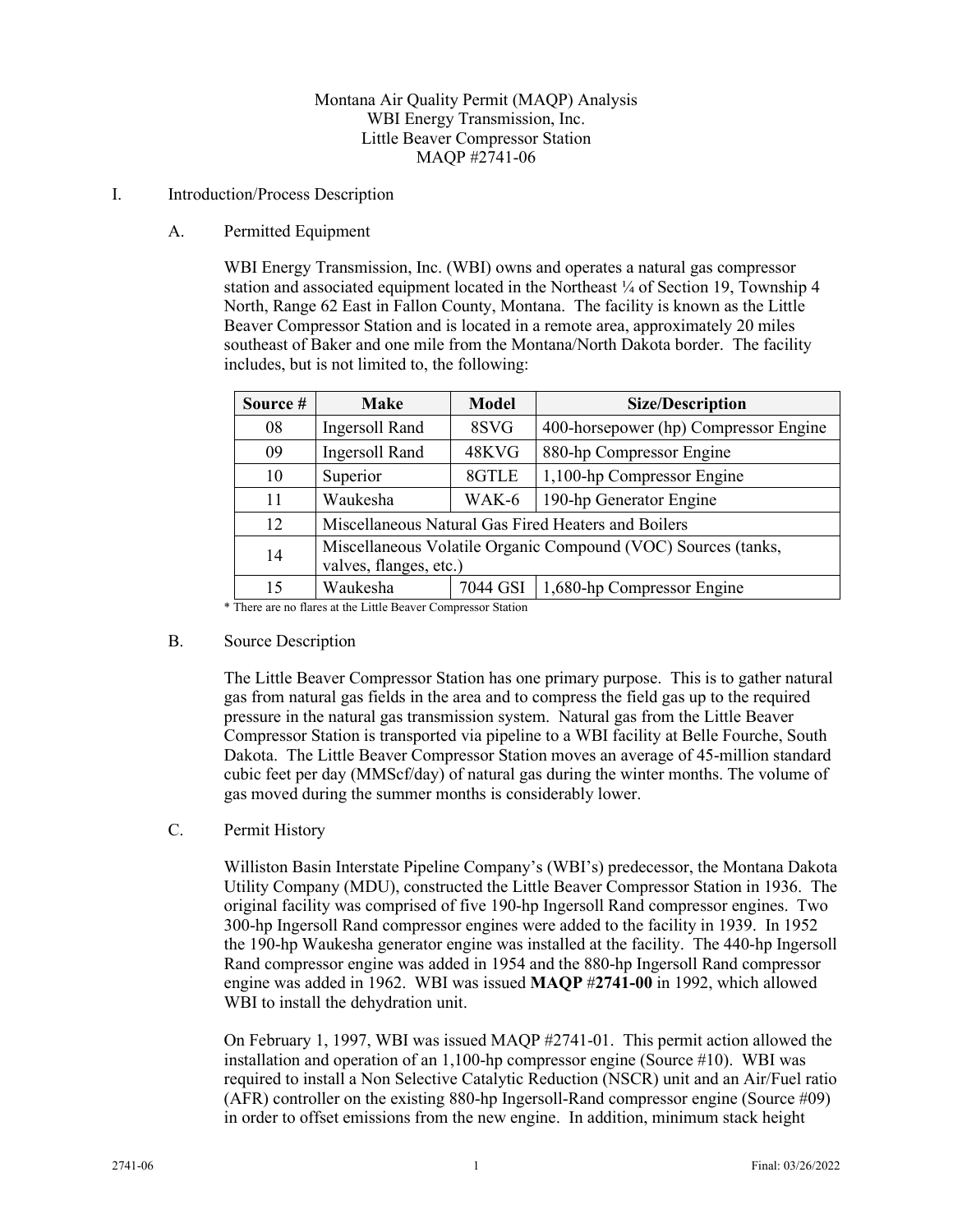requirements were placed in the permit to improve dispersion of emissions and enable the facility to meet ambient air quality standards.

Based on the results from recent source tests at similar WBI facilities, the earlier model Ingersoll-Rand compressor engines were found to have average emission rates of 25.0 grams per horsepower-hour (grams/hp-hr) Oxides of Nitrogen  $(NO_x)$  and 16.0 grams/hphr Carbon Monoxide (CO). In addition, VOC emissions were calculated using an emission factor for Total Organic Carbon (TOC) in the initial permit, which resulted in an over-estimation greater than 90%. Therefore, emissions from the older engines were re-calculated using the current, more accurate emission factors for  $NO<sub>x</sub>$  and CO. Further, VOC emissions were recalculated using the appropriate VOC emission factor.

Because the Ingersoll Rand compressor engines and the Waukesha generator engine were manufactured and installed prior to 1968 (grandfathered sources), the plant-wide emissions limits contained in Section II.A.5 of Permit #2741-00 were not required; therefore, the Department of Environmental Quality (DEQ) removed the limits. **MAQP #2741-01** replaced MAQP #2741-00.

On November 1, 2002, DEQ received a letter from WBI requesting that DEQ remove the every 4-year testing requirements for the 880-hp Ingersoll-Rand compressor engine (Source #09) and the 1,100-hp Superior compressor engine (Source #10) from the permit because WBI's Operating Permit #OP2741-00 required both units to be tested every 6 months. In addition, WBI requested that DEQ make "off-sets" a federally enforceable condition for the 1,100-hp Superior compressor engine so that WBI may be able to make "like for like" engine swaps according to the provisions of the Administrative Rules of Montana (ARM) 17.8.745(1)(r) for the 1,100-hp Superior compressor engine.

DEQ removed the every 4-year testing requirements for Source #09 and Source #10 from the permit. In addition, DEQ added a federally enforceable condition for Source #10 so that WBI may make "like for like" engine swaps according to the provisions of ARM  $17.8.745(1)$ (r) for Source #10. Further, the permit format and language were updated to reflect current Department permit format and permit language. **MAQP #2741-02** replaced MAQP #2741-01.

On June 6, 2004, Aspen Consulting and Engineering (Aspen) on behalf of WBI, submitted modeling to complete the Montana Air Quality Permit application received by DEQ on April 5, 2004. In the application, WBI requested a modification to MAQP #2741-02 which included the installation and operation of two 1,680-hp natural gas-fired engines. Each engine drives a natural gas compressor and has the ability to pull suction on production and/or storage pipelines and to discharge into gathering and/or transmission pipelines. The units replaced the existing Little Beaver Units #1, 2, 3, 4, 5, 6, and 7. In addition, rule references and language were updated to reflect current rule references and language used by DEQ. **MAQP #2741-03** replaced MAQP #2741-02.

On March 25, 2010, WBI submitted a request to DEQ to remove one of the 1,680-hp natural gas-fired engines from the facility's MAQP. The engine was permitted in 2004, but never installed at the facility. DEQ removed the engine from the MAQP, as requested and updated permit language to reflect current permit language. **MAQP #2741-04** replaced MAQP #2741-03.

On December 10, 2012, DEQ received a request to change the permittee name from Williston Basin Interstate Pipeline Company to WBI Energy Transmission, Inc. (WBI). The current permit action is an administrative amendment pursuant to ARM 17.8.764 that changes the permittee name as requested. **MAQP #2741-05** replaced MAQP #2741-04.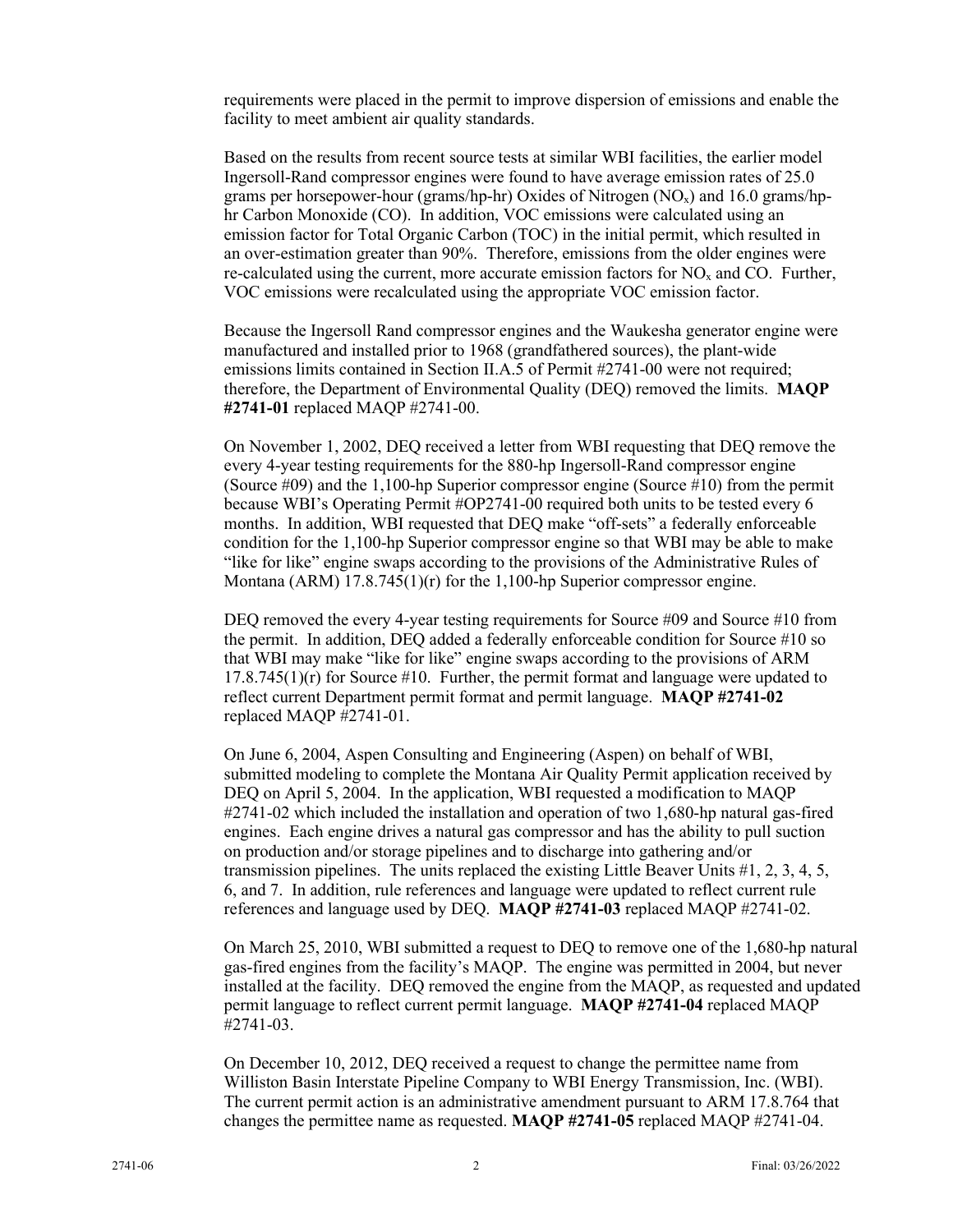D. Current Permit Action

On February 18, 2022, DEQ received a request to remove Source #13 Tri-ethylene glycol Dehydration Unit from the permit. The current permit action is an administrative amendment pursuant to ARM 17.8.764 that removes the source as requested. **MAQP #2741-06** replaces MAQP #2741-05.

E. Additional Information

Additional information, such as applicable rules and regulations, Best Available Control Technology (BACT)/Reasonably Available Control Technology (RACT) determinations, air quality impacts, and environmental assessments, is included in the analysis associated with each change to the permit.

II. Applicable Rules and Regulations

The following are partial explanations of some applicable rules and regulations that apply to the facility. The complete rules are stated in the ARM and are available, upon request, from DEQ. Upon request, DEQ will provide references for location of complete copies of all applicable rules and regulations or copies where appropriate.

- A. ARM 17.8, Subchapter 1 General Provisions, including, but not limited to:
	- 1. ARM 17.8.101 Definitions. This rule includes a list of applicable definitions used in this chapter, unless indicated otherwise in a specific subchapter.
	- 2. ARM 17.8.105 Testing Requirements. Any person or persons responsible for the emission of any air contaminant into the outdoor atmosphere shall, upon written request of DEQ, provide the facilities and necessary equipment (including instruments and sensing devices) and shall conduct tests, emission or ambient, for such periods of time as may be necessary using methods approved by DEQ.
	- 3. ARM 17.8.106 Source Testing Protocol. The requirements of this rule apply to any emission source testing conducted by DEQ, any source or other entity as required by any rule in this chapter, or any permit or order issued pursuant to this chapter, or the provisions of the Clean Air Act of Montana, 75-2-101, *et seq*., Montana Code Annotated (MCA).

WBI shall comply with the requirements contained in the Montana Source Test Protocol and Procedures Manual, including, but not limited to, using the proper test methods, and supplying the required reports. A copy of the Montana Source Test Protocol and Procedures Manual is available from DEQ upon request.

- 4. ARM 17.8.110 Malfunctions. (2) DEQ must be notified promptly by telephone whenever a malfunction occurs that can be expected to create emissions in excess of any applicable emission limitation or to continue for a period greater than 4 hours.
- 5. ARM 17.8.111 Circumvention. (1) No person shall cause or permit the installation or use of any device or any means that, without resulting in reduction of the total amount of air contaminant emitted, conceals or dilutes an emission of air contaminant that would otherwise violate an air pollution control regulation. (2) No equipment that may produce emissions shall be operated or maintained in such a manner as to create a public nuisance.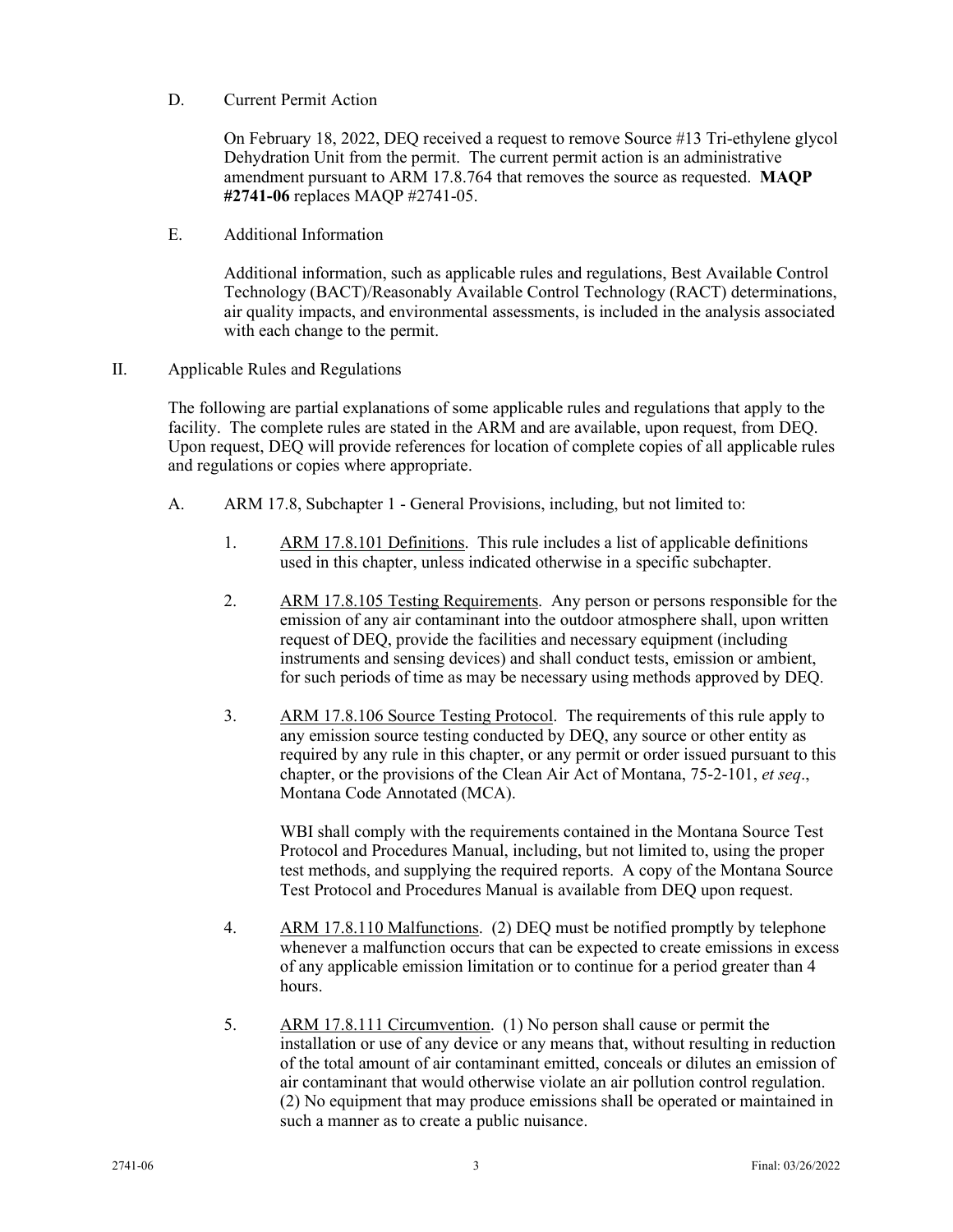- B. ARM 17.8, Subchapter 2 Ambient Air Quality, including, but not limited to the following:
	- 1. ARM 17.8.204 Ambient Air Monitoring<br>2. ARM 17.8.210 Ambient Air Quality Star
	- 2. ARM 17.8.210 Ambient Air Quality Standards for Sulfur Dioxide
	- 3. ARM 17.8.211 Ambient Air Quality Standards for Nitrogen Dioxide<br>4. ARM 17.8.212 Ambient Air Quality Standards for Carbon Monoxide
	- 4. ARM 17.8.212 Ambient Air Quality Standards for Carbon Monoxide
	- 5. ARM 17.8.213 Ambient Air Quality Standard for Ozone
	- 6. ARM 17.8.214 Ambient Air Quality Standard for Hydrogen Sulfide
	- 7. ARM 17.8.220 Ambient Air Quality Standard for Settled Particulate Matter ARM 17.8.221 Ambient Air Quality Standard for Visibility
	- ARM 17.8.221 Ambient Air Quality Standard for Visibility
	- 9. ARM 17.8.222 Ambient Air Quality Standard for Lead
	- 10. ARM 17.8.223 Ambient Air Quality Standard for PM<sub>10</sub>

WBI must maintain compliance with the applicable ambient air quality standards.

- C. ARM 17.8, Subchapter 3 Emission Standards, including, but not limited to:
	- 1. ARM 17.8.304 Visible Air Contaminants. (1) This rule requires that no person may cause or authorize emissions to be discharged into the outdoor atmosphere from any source installed on or before November 23, 1968, that exhibit an opacity of 40% or greater averaged over 6 consecutive minutes. (2) This rule requires that no person may cause or authorize emissions to be discharged into the outdoor atmosphere from any source installed after November 23, 1968, that exhibit an opacity of 20% or greater averaged over 6 consecutive minutes.
	- 2. ARM 17.8.308 Particulate Matter, Airborne. (1) This rule requires an opacity limitation of less than 20% for all fugitive emission sources and that reasonable precautions be taken to control emissions of airborne particulate matter. (2) Under this rule, WBI shall not cause or authorize the use of any street, road, or parking lot without taking reasonable precautions to control emissions of airborne particulate matter.
	- 3. ARM 17.8.309 Particulate Matter, Fuel Burning Equipment. This rule requires that no person shall cause, allow, or permit to be discharged into the atmosphere particulate matter caused by the combustion of fuel in excess of the amount determined by this rule.
	- 4. ARM 17.8.310 Particulate Matter, Industrial Process. This rule requires that no person shall cause, allow, or permit to be discharged into the atmosphere particulate matter in excess of the amount set forth in this rule.
	- 5. ARM 17.8.322 Sulfur Oxide Emissions--Sulfur in Fuel. Commencing July 1, 1971, no person shall burn any gaseous fuel containing sulfur compounds in excess of 50 grains per 100 cubic feet of gaseous fuel, calculated as hydrogen sulfide at standard conditions. WBI consumes pipeline quality natural gas in each engine, the dehydration unit reboiler, and the miscellaneous heaters. The use of natural gas will meet this limitation.
	- 6. ARM 17.8.324 Hydrocarbon Emissions--Petroleum Products. (3) No person shall load or permit the loading of gasoline into any stationary tank with a capacity of 250 gallons or more from any tank truck or trailer, except through a permanent submerged fill pipe, unless such a tank is equipped with a vapor loss control device as described in (1) of this rule.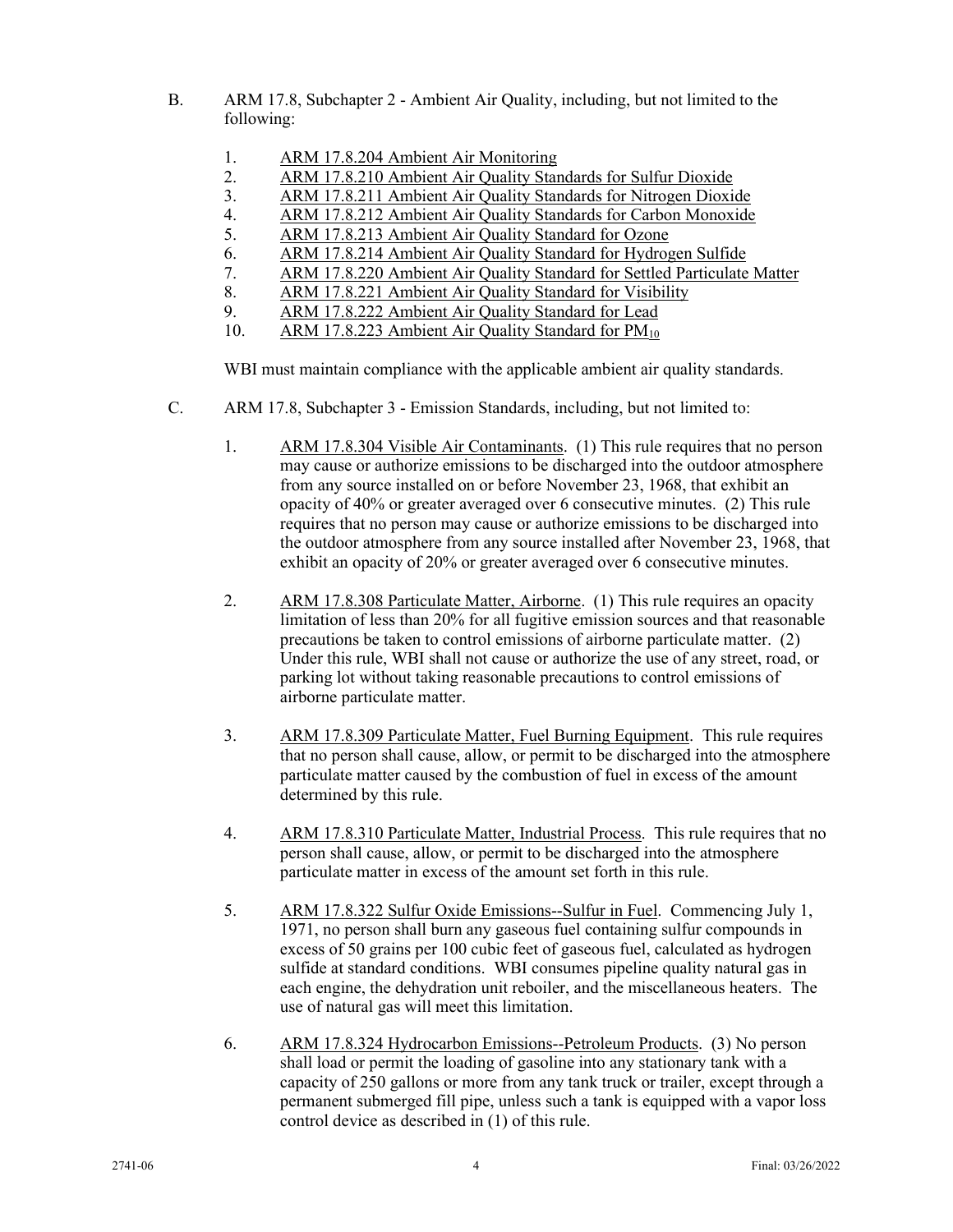- 7. ARM 17.8.340 Standard of Performance for New Stationary Sources and Emission Guidelines for Existing Sources. This rule incorporates, by reference, 40 CFR Part 60, Standards of Performance for New Stationary Sources (NSPS). The owner or operator of any stationary source or modification, as defined and applied in 40 CFR Part 60, shall comply with the standards and provisions of 40 CFR Part 60. The WBI Little Beaver Compressor Station is not an NSPS affected source because it does not meet any of the definitions in 40 CFR Part 60.
- 8. ARM 17.8.342 Emission Standards for Hazardous Air Pollutants for Source Categories. The source, as defined and applied in 40 CFR Part 63, shall comply with the requirements of 40 CFR Part 63, as listed below:
	- a. 40 CFR 63, Subpart A General Provisions. General provisions apply to all equipment or facilities subject to a National Emission Standard for Hazardous Air Pollutants (NESHAP) Subpart as listed below:
	- b. 40 CFR 63, Subpart HH National Emission Standards for Hazardous Air Pollutants From Oil and Natural Gas Production Facilities. Owners or operators of oil and natural gas production facilities, as defined and applied in 40 CFR Part 63, shall comply with the applicable provisions of 40 CFR 63, Subpart HH. In order for a natural gas production facility to be subject to 40 CFR 63, Subpart HH requirements, certain criteria must be met. First, the facility must be a major or area source of Hazardous Air Pollutants (HAPs) as determined according to paragraphs  $(a)(1)(i)$  through  $(a)(1)(iii)$  of 40 CFR 63, Subpart HH. Second, a facility that is determined to be a major or area source for HAPs must also either process, upgrade, or store hydrocarbon liquids prior to the point of custody transfer, or process, upgrade, or store natural gas prior to the point at which natural gas enters the natural gas transmission and storage source category or is delivered to a final end user. Third, the facility must also contain an affected source as specified in paragraphs  $(b)(1)$  through  $(b)(4)$  of 40 CFR 63, Subpart HH. Finally, if the first three criteria are met, and the exemptions contained in paragraphs  $(e)(1)$ and (e)(2) of 40 CFR 63, Subpart HH do not apply, the facility is subject to the applicable provisions of 40 CFR 63, Subpart HH. Based on the information submitted by WBI, the facility is not a major source of HAPs. For area sources under 40 CFR 63, Subpart HH, the affected sources include each TEG glycol dehydration unit. The WBI Little Beaver Station no longer operates TEG units; therefore, this regulation does not apply.
	- c. 40 CFR 63, Subpart HHH National Emission Standards for Hazardous Air Pollutants From Natural Gas Transmission and Storage Facilities. Owners or operators of natural gas transmission or storage facilities, as defined and applied in 40 CFR Part 63, shall comply with the standards and provisions of 40 CFR 63, Subpart HHH. In order for a natural gas transmission and storage facility to be subject to 40 CFR 63, Subpart HHH requirements, certain criteria must be met. First, the facility must transport or store natural gas prior to the gas entering the pipeline to a local distribution company or to a final end user if there is no local distribution company. In addition, the facility must be a major source of HAPs as determined using the maximum natural gas throughput as calculated in either paragraphs  $(a)(1)$  and  $(a)(2)$  or paragraphs (a)(2) and (a)(3) of 40 CFR 63, Subpart HHH. Second, a facility must contain an affected source (glycol dehydration unit) as defined in paragraph (b) of 40 CFR 63, Subpart HHH. Finally, if the first two criteria are met, and the exemptions contained in paragraph (f) of 40 CFR 63,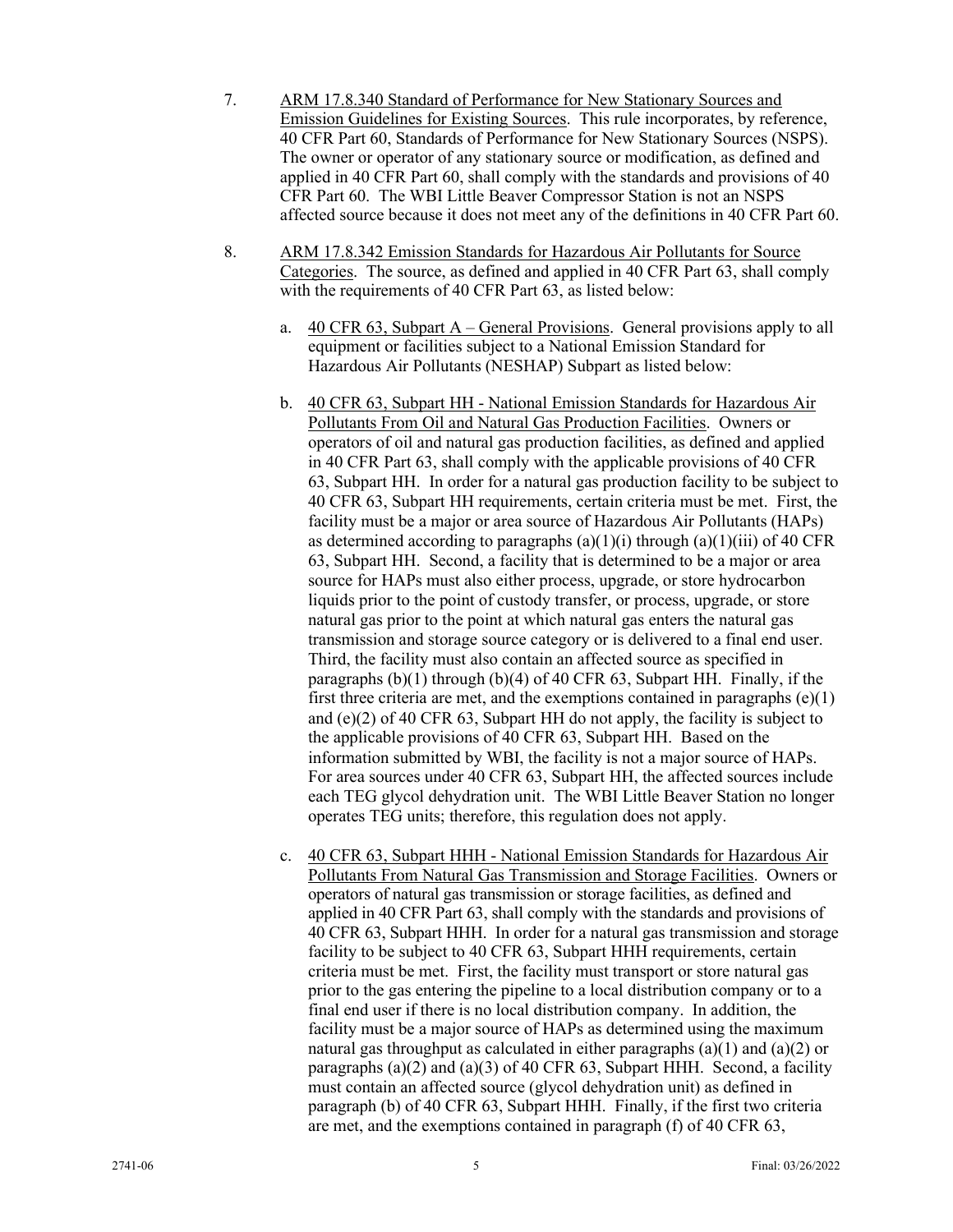Subpart HHH, do not apply, the facility is subject to the applicable provisions of 40 CFR 63, Subpart HHH. Based on the information submitted by WBI, the Little Beaver Compressor Station is not subject to the provisions of 40 CFR 63, Subpart HHH because the facility is not a major source of HAPs.

d. 40 CFR 63, Subpart ZZZZ - National Emission Standards for Hazardous Air Pollutants for Reciprocating Internal Combustion Engines (RICE). An affected engine is any existing, new, or reconstructed stationary RICE that remains or will remain at the permitted location for more than 12 months, or a shorter period of time for an engine located at a seasonal source. A seasonal source remains at a single location on a permanent basis (at least 2 years) and operates 3 months or more each year.

As an area source, the five RICE engines may be subject to this rule. However, since the 5 natural gas RICE engines were constructed prior to June 12, 2006, the engines are considered existing stationary RICE and do not currently have requirements under this Maximum Achievable Control Technology (MACT), as specified by 40 CFR 63.6590(b)(3). Based on information submitted by WBI, the Little Beaver Station is not subject to any current provisions of 40 CFR 63, Subpart ZZZZ because the facility does not have any engines that are new or reconstructed after June 12, 2006 and is not a major source of HAPs. However, since the permit is written in a de minimis-friendly manner, MACT requirements could apply to future engines.

- D. ARM 17.8, Subchapter 5 Air Quality Permit Application, Operation and Open Burning Fees, including, but not limited to:
	- 1. ARM 17.8.504 Air Quality Permit Application Fees. This rule requires that an applicant submit an air quality permit application fee concurrent with the submittal of an air quality permit application. A permit application is incomplete until the proper application fee is paid to DEQ. WBI was not required to submit a permit application fee for the current permit action because it is considered an administrative action.
	- 2. ARM 17.8.505 Air Quality Operation Fees. An annual air quality operation fee must, as a condition of continued operation, be submitted to DEQ by each source of air contaminants holding an air quality permit, excluding an open burning permit, issued by DEQ. This operation fee is based on the actual or estimated actual amount of air pollutants emitted during the previous calendar year.

An air quality operation fee is separate and distinct from an air quality permit application fee. The annual assessment and collection of the air quality operation fee, described above, shall take place on a calendar-year basis. DEQ may insert into any final permit issued after the effective date of these rules, such conditions as may be necessary to require the payment of an air quality operation fee on a calendar-year basis, including provisions which pro-rate the required fee amount.

- E. ARM 17.8, Subchapter 7 Permit, Construction and Operation of Air Contaminant Sources, including, but not limited to:
	- 1. ARM 17.8.740 Definitions. This rule is a list of applicable definitions used in this chapter, unless indicated otherwise in a specific subchapter.
	- 2. ARM 17.8.743 Montana Air Quality Permits When Required. This rule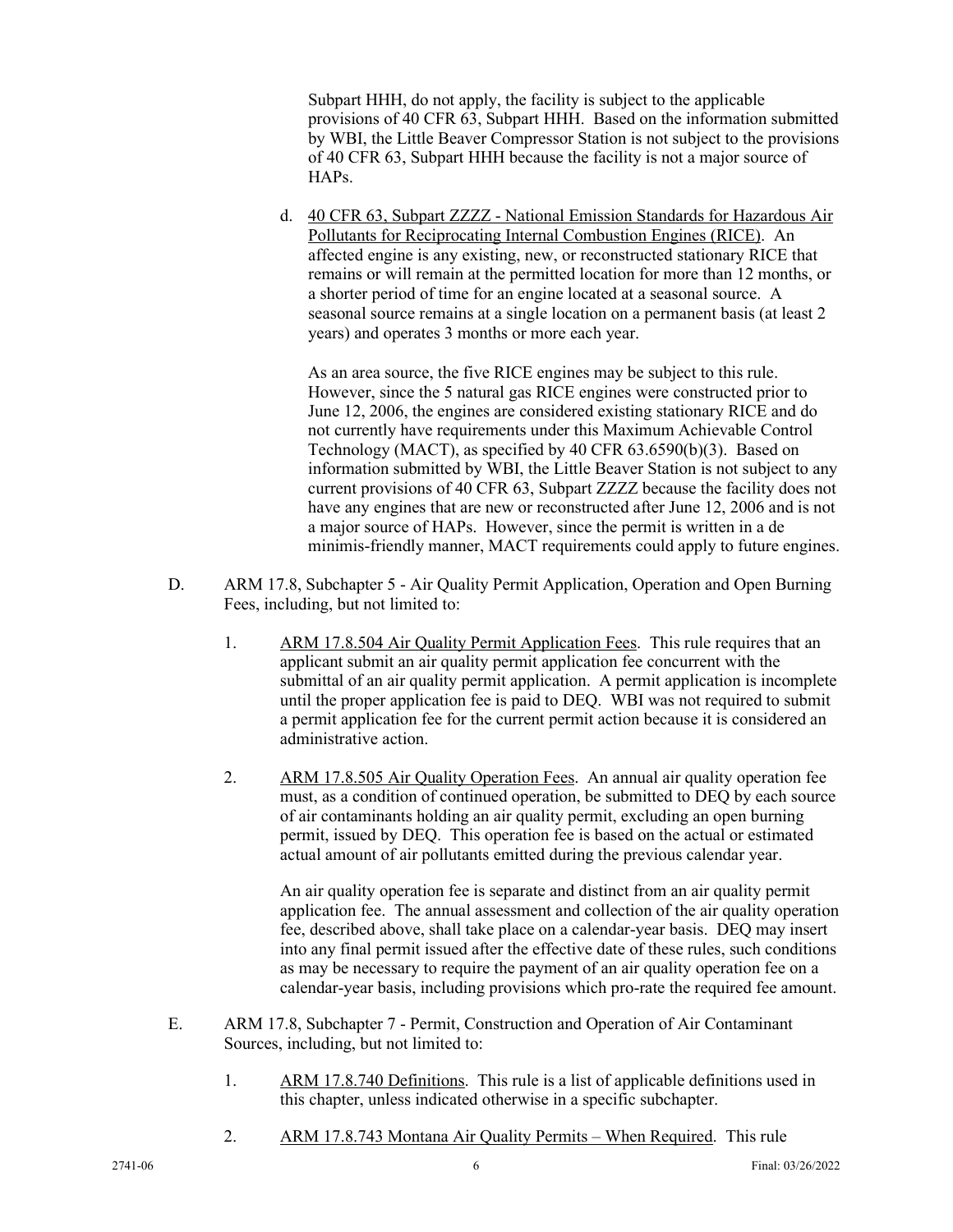requires a person to obtain an air quality permit or permit modification to construct, modify, or use any air contaminant sources that have the Potential to Emit (PTE) greater than 25 tons per year of any pollutant. WBI has PTE greater than 25 tons per year of  $NO<sub>x</sub>$ , CO, and VOC; therefore, an air quality permit is required.

- 3. ARM 17.8.744 Montana Air Quality Permits—General Exclusions. This rule identifies the activities that are not subject to the Montana Air Quality Permit program.
- 4. ARM 17.8.745 Montana Air Quality Permits Exclusion for De Minimis Changes. This rule identifies the de minimis changes at permitted facilities that do not require a permit under the Montana Air Quality Permit Program.
- 5. ARM 17.8.748 New or Modified Emitting Units Permit Application Requirements. (1) This rule requires that a permit application be submitted prior to installation, modification, or use of a source. WBI was not required to submit a permit application for the current permit action because it is considered an administrative action. (7) This rule requires that the applicant notify the public by means of legal publication in a newspaper of general circulation in the area affected by the application for a permit. WBI was not required to submit a public notice for the current permit action because it is considered an administrative action.
- 6. ARM 17.8.749 Conditions for Issuance or Denial of Permit. This rule requires that the permits issued by DEQ must authorize the construction and operation of the facility or emitting unit subject to the conditions in the permit and the requirements of this subchapter. This rule also requires that the permit must contain any conditions necessary to assure compliance with the Federal Clean Air Act (FCAA), the Clean Air Act of Montana, and rules adopted under those acts.
- 7. ARM 17.8.752 Emission Control Requirements. This rule requires a source to install the maximum air pollution control capability, which is technically practicable and economically feasible, except that BACT shall be utilized. The required BACT analysis is included in Section III of this permit analysis.
- 8. ARM 17.8.755 Inspection of Permit. This rule requires that air quality permits shall be made available for inspection by DEQ at the location of the source.
- 9. ARM 17.8.756 Compliance with Other Requirements. This rule states that nothing in the permit shall be construed as relieving WBI of the responsibility for complying with any applicable federal or Montana statute, rule, or standard, except as specifically provided in ARM 17.8.740, *et seq*.
- 10. ARM 17.8.759 Review of Permit Applications. This rule describes DEQ's responsibilities for processing permit applications and making permit decisions on those permit applications that do not require the preparation of an environmental impact statement.
- 11. ARM 17.8.762 Duration of Permit. An air quality permit shall be valid until revoked or modified as provided in this subchapter, except that a permit issued prior to construction of a new or modified source may contain a condition providing that the permit will expire unless construction is commenced within the time specified in the permit, which in no event may be less than 1 year after the permit is issued.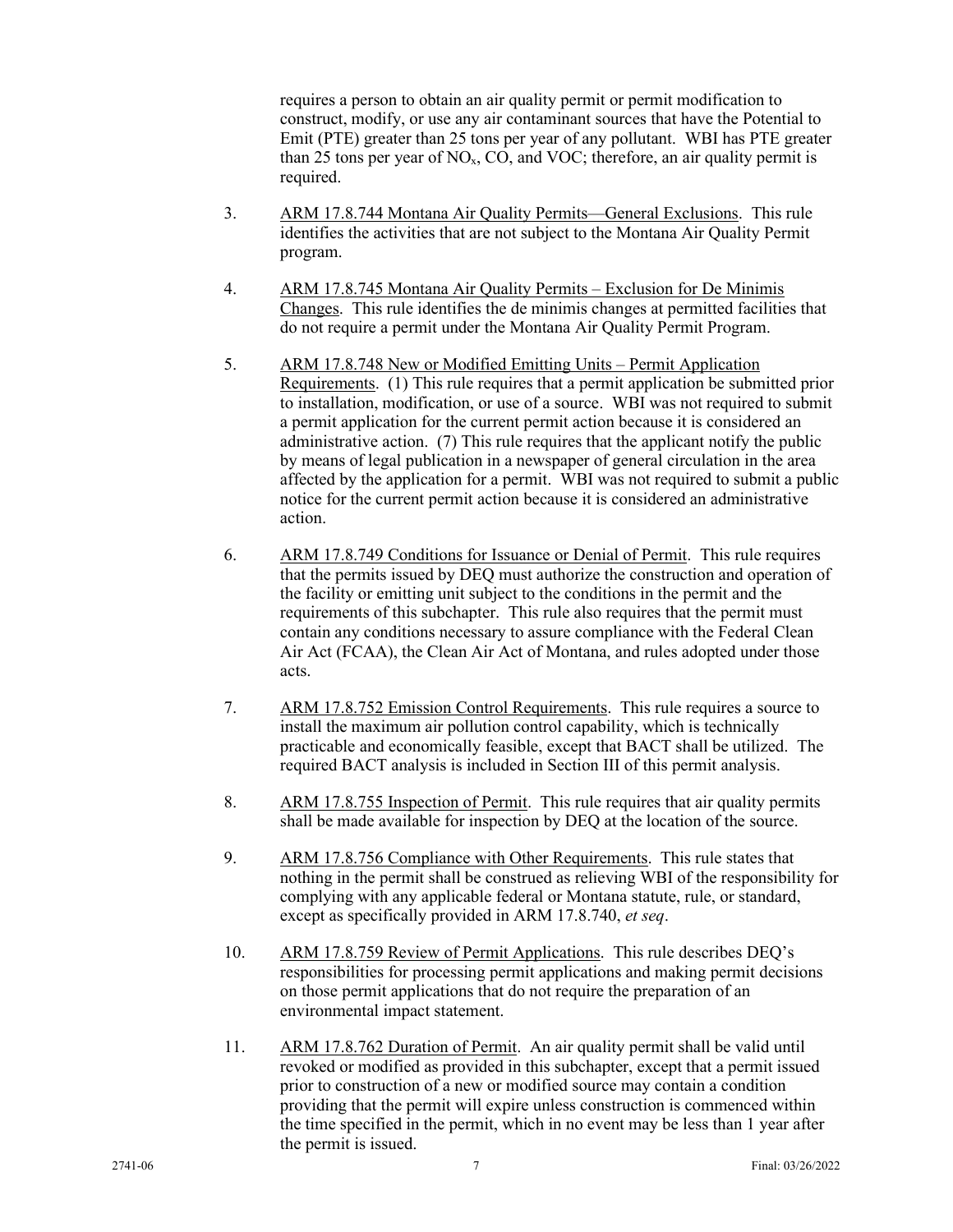- 12. ARM 17.8.763 Revocation of Permit. An air quality permit may be revoked upon written request of the permittee, or for violations of any requirement of the Clean Air Act of Montana, rules adopted under the Clean Air Act of Montana, the FCAA, rules adopted under the FCAA, or any applicable requirement contained in the Montana State Implementation Plan (SIP).
- 13. ARM 17.8.764 Administrative Amendment to Permit. An air quality permit may be amended for changes in any applicable rules and standards adopted by the Board of Environmental Review (Board) or changed conditions of operation at a source or stack that do not result in an increase of emissions as a result of those changed conditions. The owner or operator of a facility may not increase the facility's emissions beyond permit limits unless the increase meets the criteria in ARM 17.8.745 for a de minimis change not requiring a permit, or unless the owner or operator applies for and receives another permit in accordance with ARM 17.8.748, ARM 17.8.749, ARM 17.8.752, ARM 17.8.755, and ARM 17.8.756, and with all applicable requirements in ARM Title 17, Chapter 8, Subchapters 8, 9, and 10.
- 14. ARM 17.8.765 Transfer of Permit. This rule states that an air quality permit may be transferred from one person to another if written notice of Intent to Transfer, including the names of the transferor and the transferee, is sent to DEQ.
- F. ARM 17.8, Subchapter 8 Prevention of Significant Deterioration of Air Quality, including, but not limited to:
	- 1. ARM 17.8.801 Definitions. This rule is a list of applicable definitions used in this subchapter.
	- 2. ARM 17.8.818 Review of Major Stationary Sources and Major Modifications -- Source Applicability and Exemptions. The requirements contained in ARM 17.8.819 through ARM 17.8.827 shall apply to any major stationary source and any major modification with respect to each pollutant subject to regulation under the Federal Clean Air Act (FCAA) that it would emit, except as this subchapter would otherwise allow.

This facility is not a major stationary source since this facility is not a listed source, and the PTE of the facility is below 250 tons per year of any pollutant (excluding fugitive emissions).

- G. ARM 17.8, Subchapter 12 Operating Permit Program Applicability, including, but not limited to:
	- 1. ARM 17.8.1201 Definitions. (23) Major Source under Section 7412 of the FCAA is defined as any stationary source having:
		- a. PTE > 100 tons/year of any pollutant;
		- b. PTE  $> 10$  tons/year of any one HAP, PTE  $> 25$  tons/year of a combination of all HAPs, or lesser quantity as DEQ may establish by rule; or
		- c. PTE > 70 tons/year of  $PM_{10}$  in a serious  $PM_{10}$  nonattainment area.
	- 2. ARM 17.8.1204 Air Quality Operating Permit Program Applicability. Title V of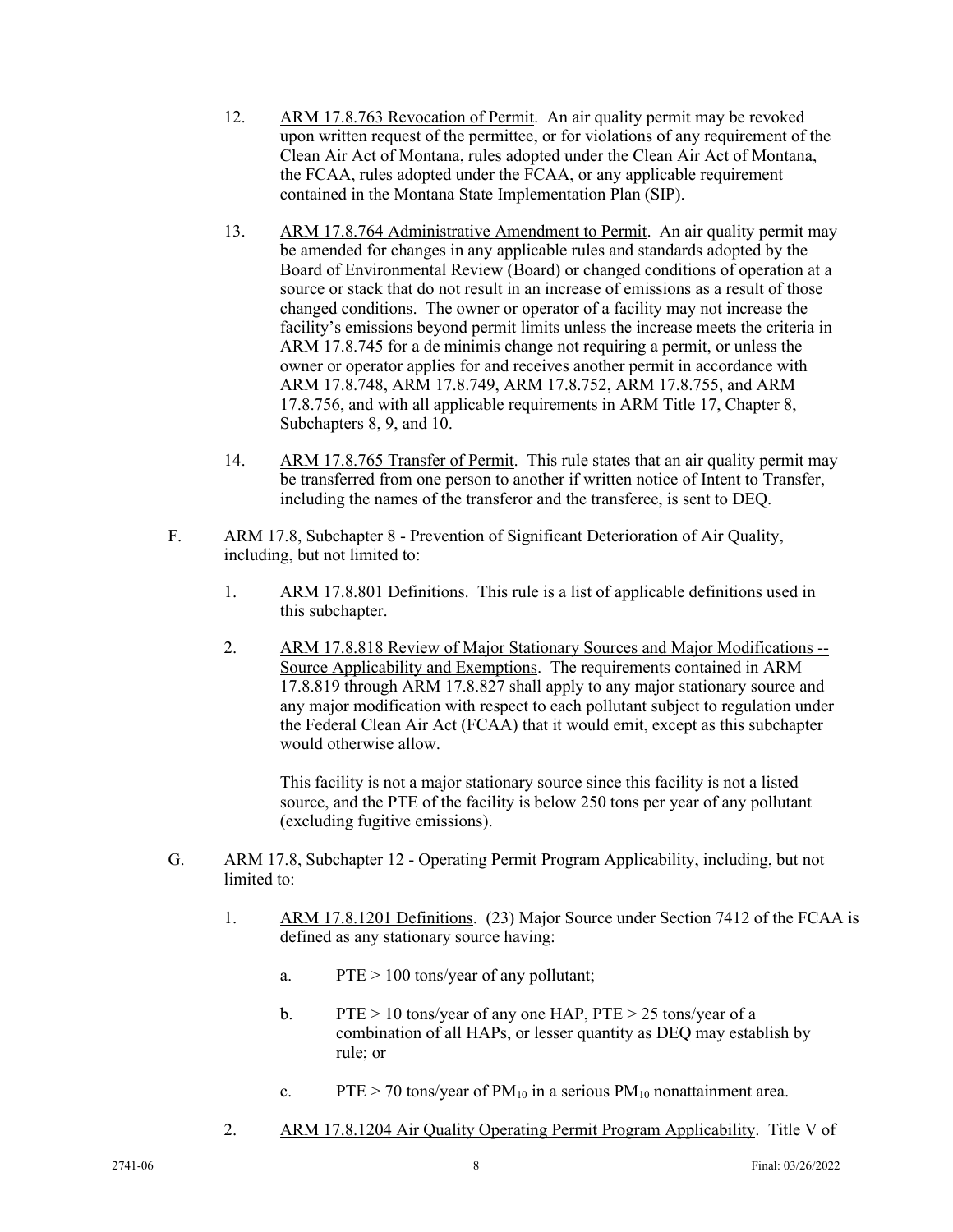the FCAA Amendments of 1990 requires that all sources, as defined in ARM 17.8.1204(1), obtain a Title V Operating Permit. In reviewing and issuing MAQP #2741-06 for the Little Beaver Compressor Station, the following conclusions were made:

- a. The facility's PTE is greater than 100 tons/year for  $NO<sub>x</sub>$  and CO.
- b. The facility's PTE is less than 10 tons/year of any one HAP and less than 25 tons/year of all HAPs.
- c. This source is not located in a serious  $PM_{10}$  nonattainment area.
- d. This facility is not subject to any current NSPS.
- e. This facility is subject to area source provisions of a current NESHAP standard (40 CFR 63, Subpart ZZZZ).
- f. This source is not a Title IV affected source nor a solid waste combustion unit.
- g. This source is not an EPA designated Title V source.

Based on these facts, DEQ determined that the WBI-Little Beaver Compressor Station is a major source of emissions as defined under Title V. WBI's Title V Permit #OP2741-08 became effective August 29, 2019.

### III. BACT Determination

A BACT determination is required for each new or modified source. WBI shall install on the new or modified source the maximum air pollution control capability, which is technically practicable and economically feasible, except that BACT shall be utilized. A BACT determination is required for each new or modified source. However, a BACT determination was not required for the current permit action because it is considered an administrative action.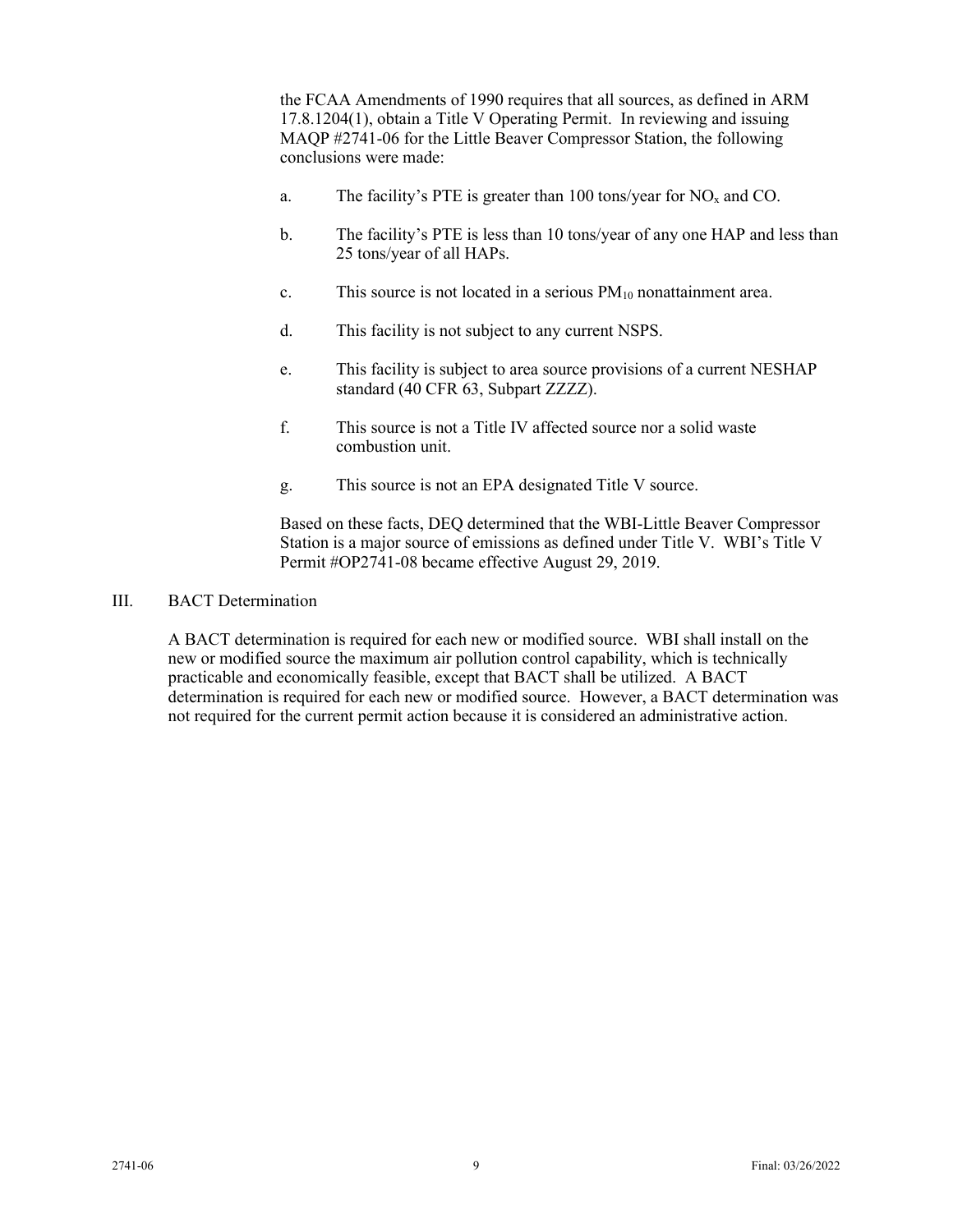# IV. Emission Inventory

|            |                                     |           |          | <b>Tons/Year</b> |            |          |
|------------|-------------------------------------|-----------|----------|------------------|------------|----------|
| Source $#$ | Source                              | $PM_{10}$ | $NO_{x}$ | CO               | <b>VOC</b> | $SO_{x}$ |
| 08         | 440-hp Ingersoll-Rand               | 0.19      | 106.24   | 67.99            | 0.59       | 0.0116   |
| 09         | 880-hp Ingersoll-Rand               | 0.37      | 25.50    | 25.50            | 8.50       | 0.0220   |
| 10         | 1,100-hp Superior                   | 0.34      | 21.25    | 31.87            | 10.62      | 0.0205   |
| 11         | 190-hp Waukesha                     | 0.07      | 36.70    | 1.84             | 0.26       | 0.0041   |
| 12         | Misc. Heaters and Boilers           | 0.03      | 1.11     | 0.22             | 0.06       | 0.0067   |
| 14         | Misc. VOC Sources                   |           |          |                  | 0.65       |          |
| 15         | 1,680-hp Waukesha compressor Engine | 0.55      | 16.22    | 19.47            | 8.11       | 0.03     |
| Totals     |                                     | 1.55      | 207.02   | 146.89           | 28.79      | 0.0994   |

# **(SOURCE #08) 440 hp Ingersoll Rand Compressor Engine**

| Brake Horse Power:        | $440$ hp                                               |
|---------------------------|--------------------------------------------------------|
| Hours of Operation:       | $8,760$ hr/year                                        |
| Max Fuel Combustion Rate: | 4.40 million British thermal units per hour (MMBtu/hr) |
| Fuel Heating Value:       | 1,000 Btu/Scf or 0.0010 MMScf/MMBtu (Natural Gas)      |

| $PM_{10}$ Emissions |  |
|---------------------|--|
|                     |  |

| Emission Factor: 10.0 lb/MMScf | $\{FIRE - PC Version, 1/95, 2-02-002-02\}$                     |
|--------------------------------|----------------------------------------------------------------|
| Calculations:                  | 10.0 lb/MMScf * 0.001 MMScf/MMBtu * 4.40 MMBtu/hr = 0.04 lb/hr |
|                                | 0.04 lb/hr * 8,760 hr/yr * 0.0005 ton/lb = 0.19 ton/yr         |

# NOx Emissions

| Emission Factor:25.0 gram/hp-hr | {WBI Source Test Data}                                    |
|---------------------------------|-----------------------------------------------------------|
| Calculations:                   | 25.0 gram/hp-hr * 440 hp * 0.002205 lb/gram = 24.26 lb/hr |
|                                 | 24.26 lb/hr * 8,760 hr/yr * 0.0005 ton/lb = 106.24 ton/yr |

# CO Emissions

| Emission Factor: 16.0 gram/hp-hr | {WBI Source Test Data}                                    |
|----------------------------------|-----------------------------------------------------------|
| Calculations:                    | 16.0 gram/hp-hr * 440 hp * 0.002205 lb/gram = 15.52 lb/hr |
|                                  | 15.52 lb/hr * 8,760 hr/yr * 0.0005 ton/lb = 67.99 ton/yr  |

# VOC Emissions

| Emission Factor: 0.14 gram/hp-hr | {Table 3.2-1, AP-42, $7/93$ }                            |
|----------------------------------|----------------------------------------------------------|
| Calculations:                    | 0.14 gram/hp-hr * 440 hp * 0.002205 lb/gram = 0.14 lb/hr |
|                                  | 0.14 lb/hr * 8,760 hr/yr * 0.0005 ton/lb = 0.59 ton/yr   |

### SOx Emissions

| Emission Factor: 0.60 lb/MMScf | {FIRE - PC Version, 1/95, 2-02-002-02}                           |
|--------------------------------|------------------------------------------------------------------|
| Calculations:                  | 0.60 lb/MMScf * 0.001 MMScf/MMBtu * 4.40 MMBtu/hr = 0.0026 lb/hr |
|                                | $0.0026$ lb/hr * 8,760 hr/yr * 0.0005 ton/lb = 0.0116 ton/yr     |

# **(SOURCE #09)**

| 880 hp Ingersoll Rand Compressor Engine |                                                   |  |
|-----------------------------------------|---------------------------------------------------|--|
| <b>Brake Horse Power:</b>               | $880$ hp                                          |  |
| Hours of Operation:                     | $8,760$ hr/year                                   |  |
| Max Fuel Combustion Rate:               | 8.36 MMBtu/hr                                     |  |
| Fuel Heating Value:                     | 1,000 Btu/Scf or 0.0010 MMScf/MMBtu (Natural Gas) |  |

| $PM_{10}$ Emissions            |                                            |                                                                |
|--------------------------------|--------------------------------------------|----------------------------------------------------------------|
| Emission Factor: 10.0 lb/MMScf | $\{FIRE - PC Version, 1/95, 2-02-002-02\}$ |                                                                |
| Calculations:                  |                                            | 10.0 lb/MMScf * 0.001 MMScf/MMBtu * 8.36 MMBtu/hr = 0.08 lb/hr |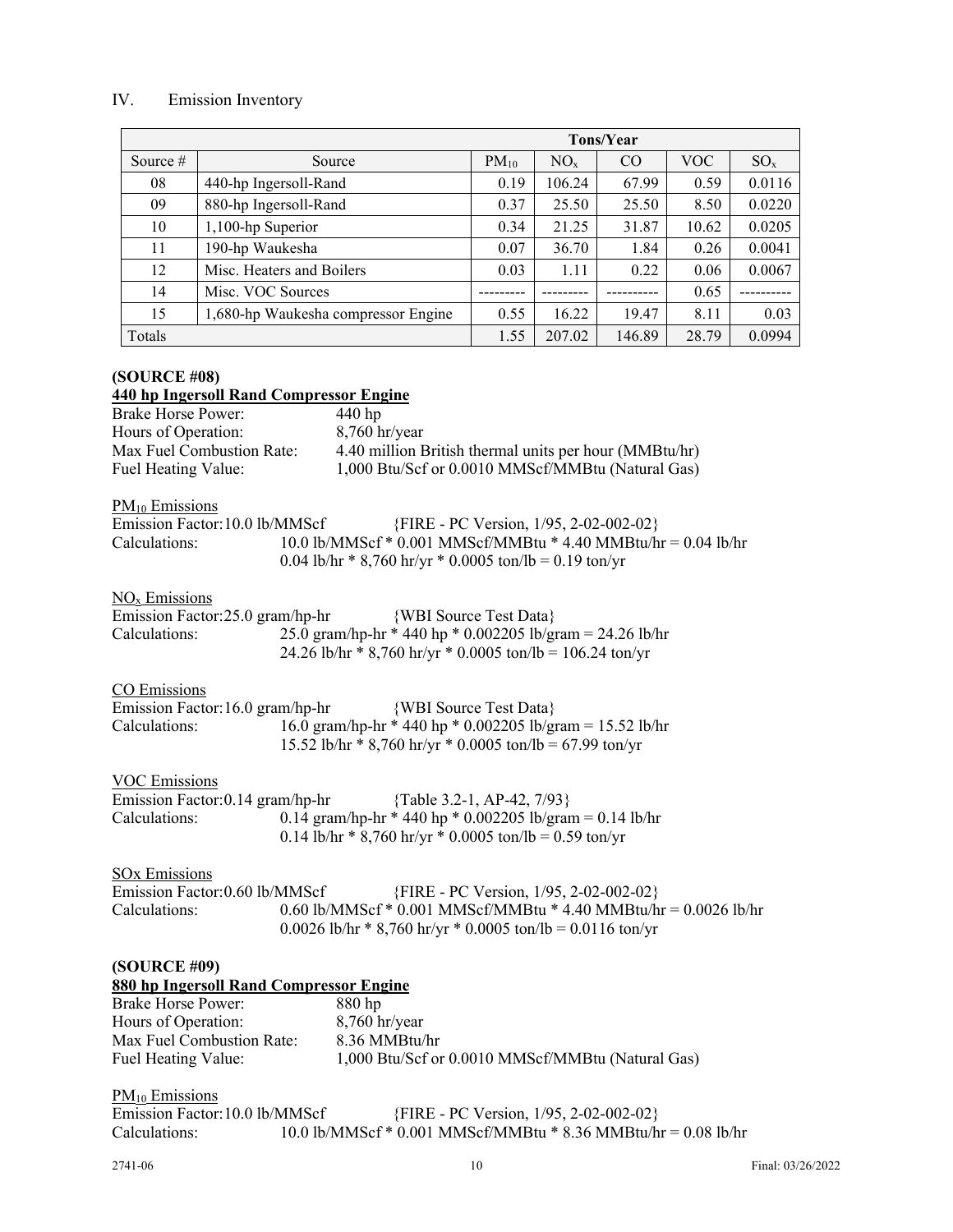|                                                                                                                                                             | 0.08 lb/hr * 8,760 hr/yr * 0.0005 ton/lb = 0.37 ton/yr                                                                                                                              |
|-------------------------------------------------------------------------------------------------------------------------------------------------------------|-------------------------------------------------------------------------------------------------------------------------------------------------------------------------------------|
| $\overline{NO_x}$ Emissions<br>Calculations:                                                                                                                | Emission Factor:3.00 gram/hp-hr {WBI Permit Application}<br>3.00 gram/hp-hr * 880 hp * 0.002205 lb/gram = 5.82 lb/hr<br>5.82 lb/hr $*$ 8,760 hr/yr $*$ 0.0005 ton/lb = 25.50 ton/yr |
| CO Emissions<br>Calculations:                                                                                                                               | Emission Factor:3.00 gram/hp-hr    {WBI Permit Application}<br>3.00 gram/hp-hr * 880 hp * 0.002205 lb/gram = 5.82 lb/hr<br>5.82 lb/hr * 8,760 hr/yr * 0.0005 ton/lb = 25.50 ton/yr  |
| <b>VOC Emissions</b>                                                                                                                                        | {WBI Permit Application}                                                                                                                                                            |
| Emission Factor: 1.00 gram/hp-hr                                                                                                                            | 1.00 gram/hp-hr * 880 hp * 0.002205 lb/gram = 1.94 lb/hr                                                                                                                            |
| Calculations:                                                                                                                                               | 1.94 lb/hr * 8,760 hr/yr * 0.0005 ton/lb = 8.50 ton/yr                                                                                                                              |
| $SOx$ Emissions                                                                                                                                             | {FIRE - PC Version, 1/95, 2-02-002-02}                                                                                                                                              |
| Emission Factor: 0.60 lb/MMScf                                                                                                                              | 0.60 lb/MMScf * 0.001 MMScf/MMBtu * 8.36 MMBtu/hr = 0.0050 lb/hr                                                                                                                    |
| Calculations:                                                                                                                                               | 0.0050 lb/hr * 8,760 hr/yr * 0.0005 ton/lb = 0.0220 ton/yr                                                                                                                          |
| (SOURCE #10)<br>1,100 hp Superior Compressor Engine<br><b>Brake Horse Power:</b><br>Hours of Operation:<br>Max Fuel Combustion Rate:<br>Fuel Heating Value: | 1,100 hp @ 900 rpm<br>8,760 hr/year<br>7.81 MMBtu/hr<br>1,000 Btu/Scf or 0.0010 MMScf/MMBtu (Natural Gas)                                                                           |
| $\underline{PM}_{10}$ Emissions                                                                                                                             | {FIRE - PC Version, 1/95, 2-02-002-02}                                                                                                                                              |
| Emission Factor: 10.0 lb/MMScf                                                                                                                              | 10.0 lb/MMScf * 0.001 MMScf/MMBtu * 7.81 MMBtu/hr = 0.08 lb/hr                                                                                                                      |
| Calculations:                                                                                                                                               | 0.08 lb/hr * 8,760 hr/yr * 0.0005 ton/lb = 0.34 ton/yr                                                                                                                              |
| $NOx$ Emissions                                                                                                                                             | {BACT Determination}                                                                                                                                                                |
| Emission Factor: 2.00 gram/hp-hr                                                                                                                            | 2.00 gram/hp-hr * 1,100 hp * 0.002205 lb/gram = 4.85 lb/hr                                                                                                                          |
| Calculations:                                                                                                                                               | 4.85 lb/hr * 8,760 hr/yr * 0.0005 ton/lb = 21.25 ton/yr                                                                                                                             |
| CO Emissions<br>Calculations:                                                                                                                               | Emission Factor: 3.00 gram/hp-hr {BACT Determination}<br>3.00 gram/hp-hr * 1,100 hp * 0.002205 lb/gram = 7.28 lb/hr<br>7.28 lb/hr $*$ 8,760 hr/yr $*$ 0.0005 ton/lb = 31.87 ton/yr  |
| <b>VOC Emissions</b>                                                                                                                                        | {BACT Determination}                                                                                                                                                                |
| Emission Factor: 1.00 gram/hp-hr                                                                                                                            | 1.00 gram/hp-hr * 1,100 hp * 0.002205 lb/gram = 2.43 lb/hr                                                                                                                          |
| Calculations:                                                                                                                                               | 2.43 lb/hr $*$ 8,760 hr/yr $*$ 0.0005 ton/lb = 10.62 ton/yr                                                                                                                         |
| $\underline{SO_x}$ Emissions                                                                                                                                | {FIRE - PC Version, 1/95, 2-02-002-02}                                                                                                                                              |
| Emission Factor: 0.60 lb/MMScf                                                                                                                              | 0.60 lb/MMScf * 0.001 MMScf/MMBtu * 7.81 MMBtu/hr = 0.0047 lb/hr                                                                                                                    |
| Calculations:                                                                                                                                               | 0.0047 lb/hr * 8,760 hr/yr * 0.0005 ton/lb = 0.0205 ton/yr                                                                                                                          |
| (SOURCE #11)<br>190 hp Waukesha Generator Engine                                                                                                            |                                                                                                                                                                                     |

Brake Horse Power: 190 hp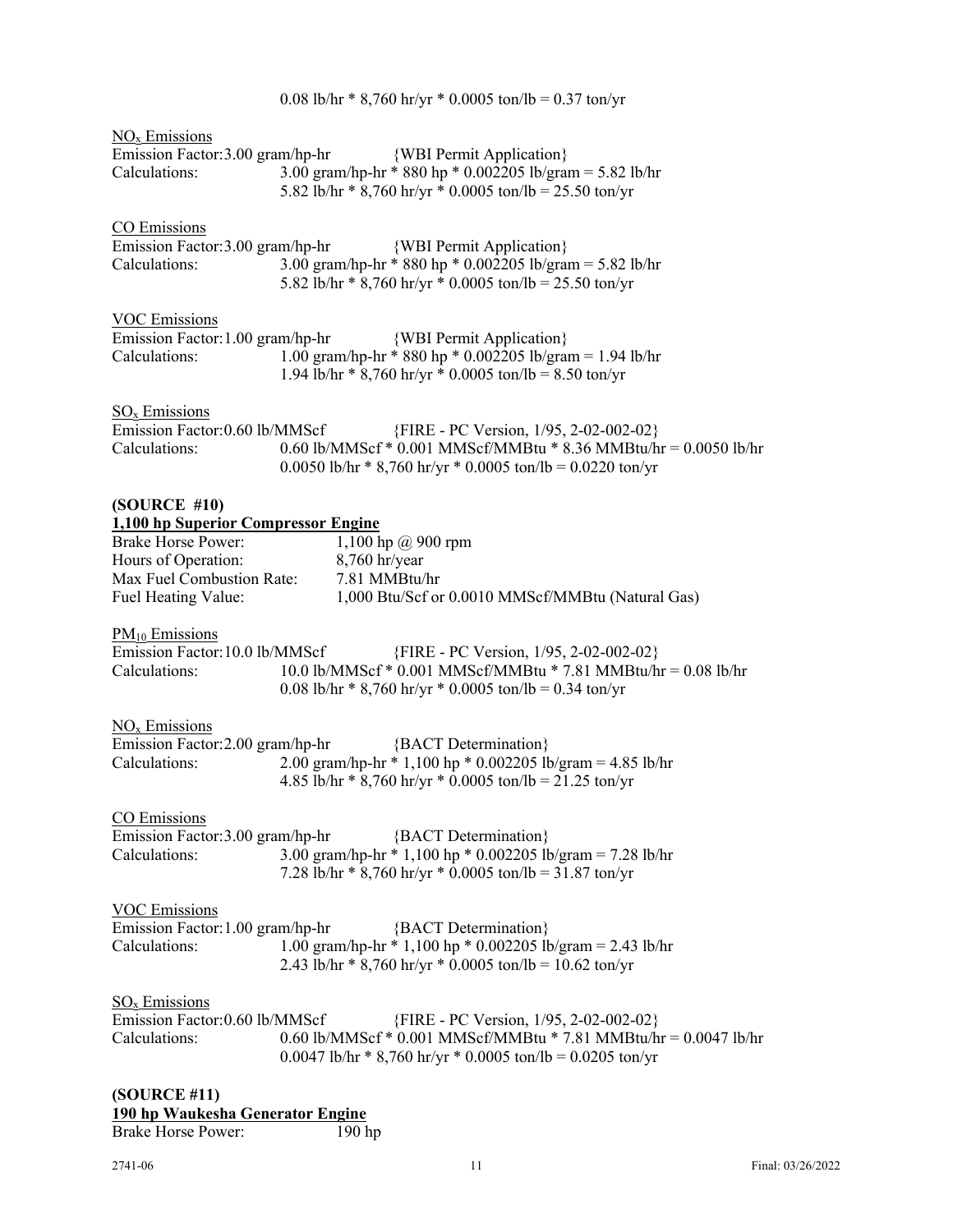| Hours of Operation:<br>Max Fuel Combustion Rate:<br>Fuel Heating Value:            | 8,760 Hr/year<br>1.57 MMBtu/hr<br>1,000 Btu/Scf or 0.0010 MMScf/MMBtu (Natural Gas)                                                                                      |
|------------------------------------------------------------------------------------|--------------------------------------------------------------------------------------------------------------------------------------------------------------------------|
| $\underline{PM}_{10}$ Emissions<br>Emission Factor: 10.0 lb/MMScf<br>Calculations: | {FIRE - PC Version, 1/95, 2-02-002-02}<br>10.0 lb/MMScf * 0.001 MMScf/MMBtu * 1.57 MMBtu/hr = 0.02 lb/hr<br>0.02 lb/hr * 8,760 hr/yr * 0.0005 ton/lb = 0.07 ton/yr       |
| $NOx$ Emissions<br>Emission Factor: 20.0 gram/hp-hr<br>Calculations:               | {WBI Source Test Data}<br>20.0 gram/hp-hr * 190 hp * 0.002205 lb/gram = 8.38 lb/hr<br>8.38 lb/hr * 8,760 hr/yr * 0.0005 ton/lb = 36.70 ton/yr                            |
| CO Emissions<br>Emission Factor: 1.00 gram/hp-hr<br>Calculations:                  | {WBI Source Test Data}<br>1.00 gram/hp-hr * 190 hp * 0.002205 lb/gram = 0.42 lb/hr<br>0.42 lb/hr * 8,760 hr/yr * 0.0005 ton/lb = 1.84 ton/yr                             |
| <b>VOC Emissions</b><br>Emission Factor: 0.14 gram/hp-hr<br>Calculations:          | {Table 3.2-1, AP-42, 7/93}<br>0.14 gram/hp-hr * 190 hp * 0.002205 lb/gram = 0.06 lb/hr<br>0.06 lb/hr * 8,760 hr/yr * 0.0005 ton/lb = 0.26 ton/yr                         |
| $SOx$ Emissions<br>Emission Factor: 0.60 lb/MMScf<br>Calculations:                 | {FIRE - PC Version, 1/95, 2-02-002-02}<br>0.60 lb/MMScf * 0.001 MMScf/MMBtu * 1.57 MMBtu/hr = 0.0009 lb/hr<br>0.0009 lb/hr * 8,760 hr/yr * 0.0005 ton/lb = 0.0041 ton/yr |
| (SOURCE #12)                                                                       |                                                                                                                                                                          |
| <b>Miscellaneous Natural Gas Fired Heaters and Boilers</b>                         |                                                                                                                                                                          |
| Max Fuel Combustion Rate:<br>Bryant Steam Boiler =                                 | 1.470 MMBtu/hr                                                                                                                                                           |
| Dehydration Unit Reboiler =                                                        | 0.500 MMBtu/hr                                                                                                                                                           |
| AO Smith Recirculating Water Tank Heater =                                         | 0.160 MMBtu/hr                                                                                                                                                           |
| AO Smith Recirculating Water Tank Heater =                                         | 0.160 MMBtu/hr                                                                                                                                                           |
| Sterling Space Heater =                                                            | 0.075 MMBtu/hr                                                                                                                                                           |
| AO Smith Water Tank Heater =                                                       | 0.065 MMBtu/hr                                                                                                                                                           |
| Carrier Space Heater $=$                                                           | 0.060 MMBtu/hr                                                                                                                                                           |
| Empire Space Heater =<br>$Total =$                                                 | 0.050 MMBtu/hr<br>2.540 MMBtu/hr                                                                                                                                         |
| Hours of Operation:<br>Fuel Heating Value:                                         | $8,760$ hr/yr<br>1,000 Btu/Scf or 0.0010 MMScf/MMBtu (Natural Gas)                                                                                                       |
| PM <sub>10</sub> Emissions                                                         |                                                                                                                                                                          |
| Emission Factor: 3.00 lb/MMScf<br>Calculations:                                    | {FIRE, PC Version 1/95, 1-05-001-06}<br>3.00 lb/MMScf * 0.001 MMScf/MMBtu * 2.54 MMBtu/hr = 0.01 lb/hr<br>0.01 lb/hr * 8,760 hr/yr * 0.0005 ton/lb = 0.03 ton/yr         |
| $NOx$ Emissions<br>Emission Factor: 100.0 lb/MMScf<br>Calculations:                | {FIRE, PC Version 1/95, 1-05-001-06}<br>100.0 lb/MMScf * 0.001 MMScf/MMBtu * 2.54 MMBtu/hr = 0.25 lb/hr                                                                  |

0.25 lb/hr  $*$  8,760 hr/yr  $*$  0.0005 ton/lb = 1.11 ton/yr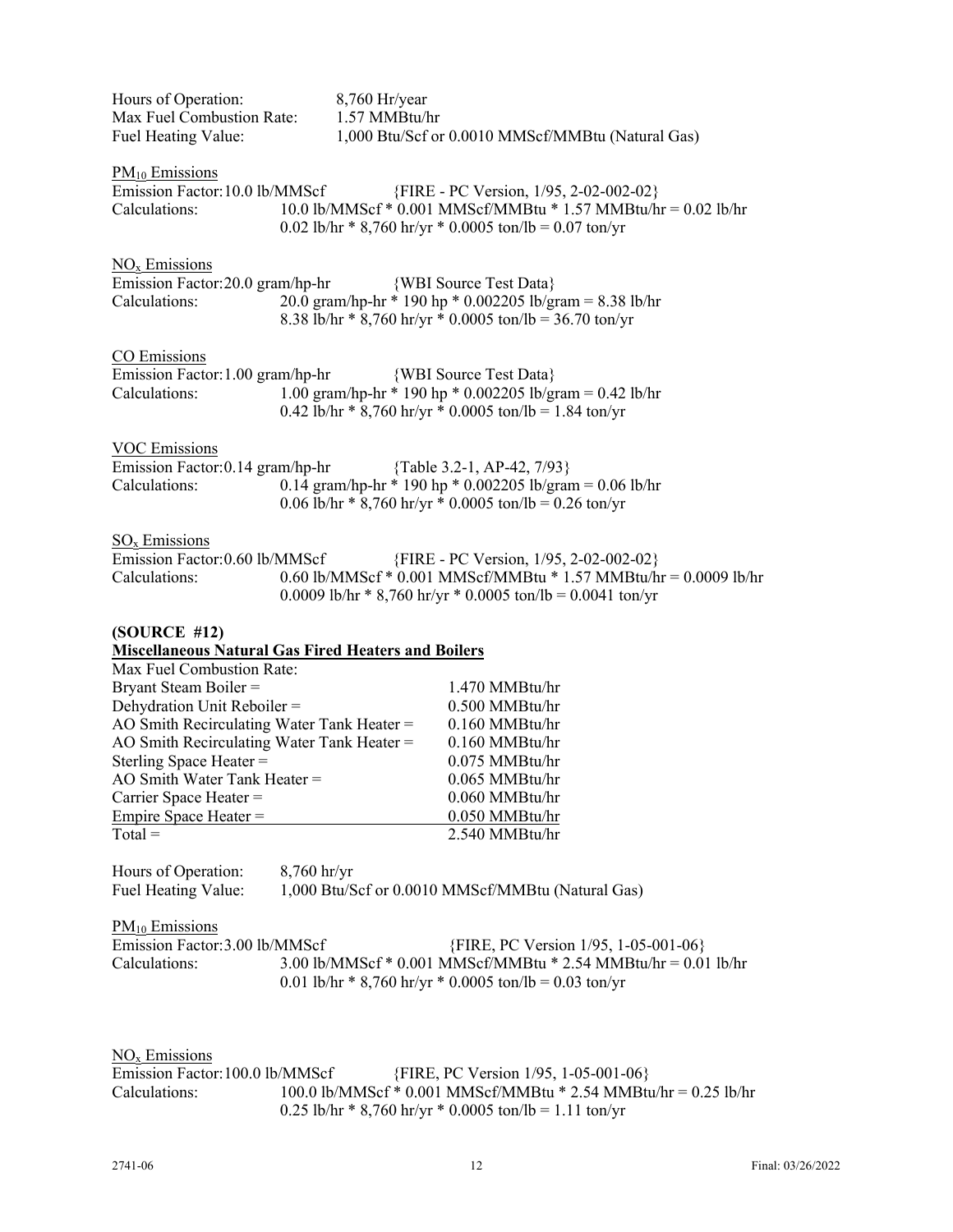| CO Emissions                   |                                                                |
|--------------------------------|----------------------------------------------------------------|
| Emission Factor: 20.0 lb/MMScf | {FIRE, PC Version 1/95, 1-05-001-06}                           |
| Calculations:                  | 20.0 lb/MMScf * 0.001 MMScf/MMBtu * 2.54 MMBtu/hr = 0.05 lb/hr |
|                                | 0.05 lb/hr * 8,760 hr/yr * 0.0005 ton/lb = 0.22 ton/yr         |

| VOC Emissions                 |                                                                                                                         |
|-------------------------------|-------------------------------------------------------------------------------------------------------------------------|
| Emission Factor: 5.3 lb/MMScf | {FIRE, PC Version 1/95, 1-05-001-06}                                                                                    |
| Calculations:                 | 5.3 lb/MMScf * 0.001 MMScf/MMBtu * 2.54 MMBtu/hr = 0.01 lb/hr<br>0.01 lb/hr * 8,760 hr/yr * 0.0005 ton/lb = 0.06 ton/yr |

SO<sub>X</sub> Emissions

| Emission Factor: 0.60 lb/MMScf | {FIRE, PC Version 1/95, 1-05-001-06}                             |  |
|--------------------------------|------------------------------------------------------------------|--|
| Calculations:                  | 0.60 lb/MMScf * 0.001 MMScf/MMBtu * 2.54 MMBtu/hr = 0.0015 lb/hr |  |
|                                | $0.0015$ lb/hr * 8,760 hr/yr * 0.0005 ton/lb = 0.0067 ton/yr     |  |

#### **(SOURCE #14)**

| <b>Miscellaneous VOC Sources - Tanks:</b> |             |                                           |  |  |  |
|-------------------------------------------|-------------|-------------------------------------------|--|--|--|
| 1,000 gal Gasoline $=$                    | $278$ lb/yr | $\{Tanks 2.0 Program\}$                   |  |  |  |
| 1,000 gal Slop Oil $=$                    | $41$ lb/yr  | {Tanks 2.0 Program}                       |  |  |  |
| 300 gal Solvent $=$                       | $14$ lb/yr  | {Tanks 2.0 Program}                       |  |  |  |
| $300$ gal Alcohol =                       | 4 lb/yr     | {Tanks 2.0 Program}                       |  |  |  |
| 300 gal TEG $=$                           | 2 lb/yr     | {Tanks 2.0 Program}                       |  |  |  |
| 300 gal TEG $=$                           | 2 lb/yr     | {Tanks 2.0 Program}                       |  |  |  |
| $300$ gal diesel =                        |             | 0 lb/yr {Tanks 2.0 Program}               |  |  |  |
| Tank Total $=$                            |             | 284 lb/yr $*$ 0.0005 ton/lb = 0.14 ton/yr |  |  |  |

Fugitives:

| 1.44111001           |          |        |                        |     |             |
|----------------------|----------|--------|------------------------|-----|-------------|
|                      |          |        | $AP-42$                |     |             |
| Source               | Quantity | *      | <b>Emission Factor</b> | $=$ | TOC (lb/hr) |
| $Values =$           | 93       | *      | 0.0440                 | $=$ | 4.09        |
| $Connections =$      | 312      | *      | 0.0024                 |     | 0.75        |
| $Seals =$            | 26       | *      | 0.4500                 | $=$ | 11.70       |
| Open ended lines $=$ | 17       | *      | 0.0490                 |     | 0.83        |
| $psv's =$            | 16       | $\ast$ | 0.414                  |     | 6.62        |
| Fugitive Total $=$   |          |        |                        |     | 24.00       |

Fugitive VOC = TOC - methane - ethane =  $100 - 95.75 - 3.77 = 0.49\%$  {WBI Gas Analysis} Fugitive VOC = 24.00 lb/hr \* 0.49% \* 8760 hr/yr \* 0.0005 ton/lb = 0.51 ton/yr

Total Miscellaneous  $VOC = Tanks + Fugitives = 0.14 + 0.51 = 0.65$  ton/yr

# **(SOURCE #15)**

| 1680 hp Compressor Engines |               |
|----------------------------|---------------|
| <b>Brake Horse Power:</b>  | $1680$ bhp    |
| Hours of Operation:        | $8,760$ hr/yr |

| $PM_{10}$ Emissions               |                                                 |                                                       |
|-----------------------------------|-------------------------------------------------|-------------------------------------------------------|
| Emission Factor: 9.50E-3 lb/MMBtu |                                                 | {AP-42, Chapter 3, Table 3.2-3, 7/00)                 |
| Fuel Consumption                  | 13.23 MMBtu/hr                                  | (Maximum Design)                                      |
| Calculations:                     | 13.23 MMBtu/hr $*$ 9.5E-3 lb/MMBtu = 0.14 lb/hr |                                                       |
|                                   |                                                 | 0.14 lb/hr * 8760 hr/yr * 0.0005 ton/lb = 0.55 ton/yr |

### NOx Emissions

| Emission Factor: 1 gram/bhp-hr |                                                       | {BACT Determination}                                       |  |
|--------------------------------|-------------------------------------------------------|------------------------------------------------------------|--|
| Calculations:                  |                                                       | 1.0 gram/bhp-hr * 1680 bhp * 0.002205 lb/gram = 3.70 lb/hr |  |
|                                | 3.7 lb/hr * 8760 hr/yr * 0.0005 ton/lb = 16.22 ton/yr |                                                            |  |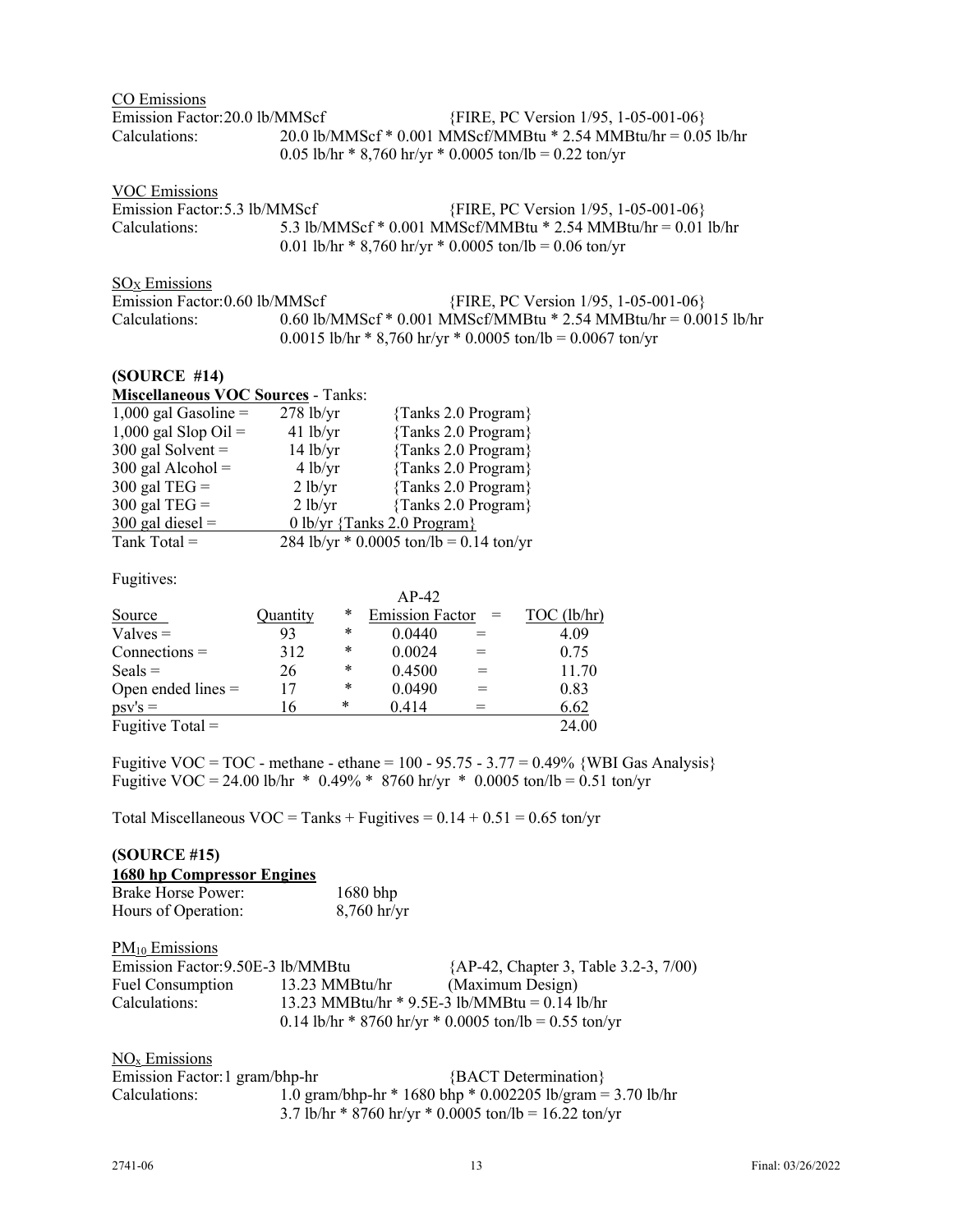| CO Emissions                     |                                                               |  |
|----------------------------------|---------------------------------------------------------------|--|
| Emission Factor: 1.2 gram/bhp-hr | $\{Permit Limit\}$                                            |  |
| Calculations:                    | 1.2.0 gram/bhp-hr * 1680 hp * 0.002205 lb/gram = 4.44 lb/hr   |  |
|                                  | 4.44 lb/hr * 8760 hr/yr * 0.0005 ton/lb = 19.47 ton/yr/engine |  |

| <b>VOC Emissions</b>               |                                                                                                                           |                                                       |  |  |
|------------------------------------|---------------------------------------------------------------------------------------------------------------------------|-------------------------------------------------------|--|--|
| Emission Factor: 0.5 gram/bhp-hr   |                                                                                                                           | {BACT Determination}                                  |  |  |
| Calculations:                      | 0.5 gram/bhp-hr * 1680bhp * 0.002205 lb/gram = 1.85 lb/hr<br>1.85 lb/hr * 8760 hr/yr * 0.0005 ton/lb = 8.10 ton/yr/engine |                                                       |  |  |
| $SO_x$ Emissions                   |                                                                                                                           |                                                       |  |  |
| Emission Factor: 5.88E-04 lb/MMBtu |                                                                                                                           | {AP-42, Chapter 3, Table 3.2-3, 7/00)                 |  |  |
| <b>Fuel Consumption</b>            | 13.23 MMBtu/hr                                                                                                            |                                                       |  |  |
| Calculations:                      | 13.23 MMBtu/hr $*$ 5.88E-04 lb/MMBtu = 0.01 lb/hr                                                                         |                                                       |  |  |
|                                    |                                                                                                                           | 0.01 lb/hr * 8760 hr/yr * 0.0005 ton/lb = 0.03 ton/yr |  |  |

## V. Existing Air Quality

The facility is located in the Northeast ¼ of Section 19, Township 4 North, Range 26 East in a remote part of Fallon County, Montana. The air quality of the area is classified as either Better than National Standards or unclassifiable/attainment for the National Ambient Air Quality Standards (NAAQS) for criteria pollutants.

VI. Ambient Air Impact Analysis

DEQ determined that there will be no additional impacts from this permitting action because this permitting action is considered an administrative action to remove a source of emissions. Therefore, DEQ believes this action will not cause or contribute to a violation of any ambient air quality standard.

VII. Taking or Damaging Implication Analysis

As required by 2-10-105, MCA, DEQ conducted a private property taking and damaging assessment and determined there are no taking or damaging implications.

| <b>YES</b> | NO           |                                                                                                                                                                     |
|------------|--------------|---------------------------------------------------------------------------------------------------------------------------------------------------------------------|
| X          |              | 1. Does the action pertain to land or water management or environmental regulation affecting private<br>real property or water rights?                              |
|            | X            | 2. Does the action result in either a permanent or indefinite physical occupation of private property?                                                              |
|            | X            | 3. Does the action deny a fundamental attribute of ownership? (ex.: right to exclude others, disposal<br>of property)                                               |
|            | X            | 4. Does the action deprive the owner of all economically viable uses of the property?                                                                               |
|            | $\mathbf{X}$ | 5. Does the action require a property owner to dedicate a portion of property or to grant an<br>easement? [If no, go to $(6)$ ].                                    |
|            |              | 5a. Is there a reasonable, specific connection between the government requirement and legitimate<br>state interests?                                                |
|            |              | 5b. Is the government requirement roughly proportional to the impact of the proposed use of the<br>property?                                                        |
|            | X            | 6. Does the action have a severe impact on the value of the property? (consider economic impact,<br>investment-backed expectations, character of government action) |
|            | $\mathbf{X}$ | 7. Does the action damage the property by causing some physical disturbance with respect to the<br>property in excess of that sustained by the public generally?    |
|            | X            | 7a. Is the impact of government action direct, peculiar, and significant?                                                                                           |